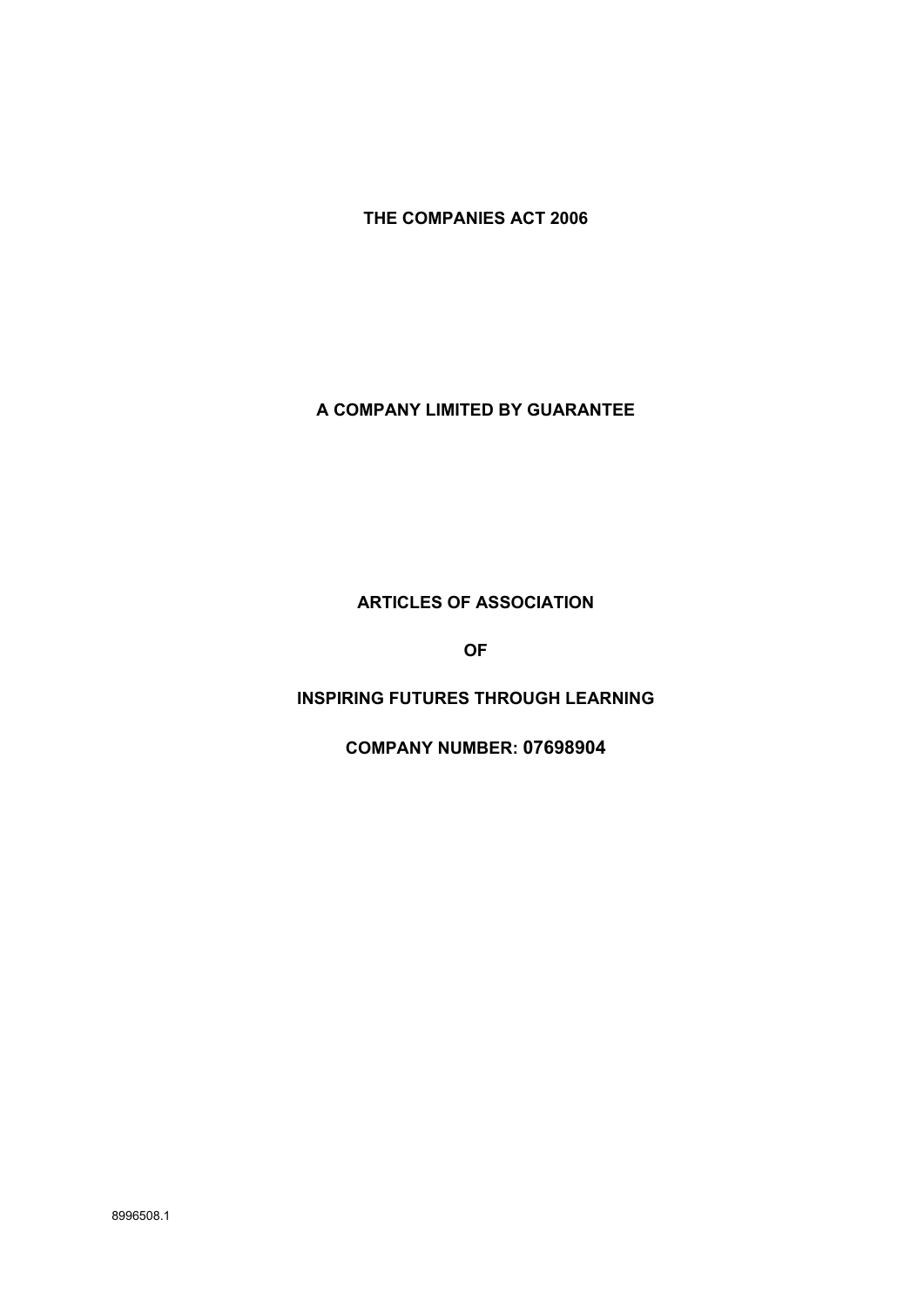## **THE COMPANIES ACT 2006**

### **COMPANY LIMITED BY GUARANTEE**

### **ARTICLES OF ASSOCIATION**

**OF**

#### **INSPIRING FUTURES THROUGH LEARNING**

#### **INTERPRETATION**

- 1. In these Articles:-
	- (a) "the Academies" means all the schools and educational institutions referred to in Article 4 and operated by the Company (and "Academy" means any one of those schools or educational institutions);
	- (b) "Academy Financial Year" means the academic year from  $1<sup>st</sup>$  of September to  $31<sup>st</sup>$ of August of the following year;
	- (c) "the Articles" means these Articles of Association of the Company (excluding, for the avoidance of doubt, any Scheme of Delegation which may be appended to these Articles or adopted by the Directors) ;
	- (d) "Chief Executive Officer" means such person as may be appointed by the Directors as the Chief Executive Officer of the Company;
	- (e) "clear days" in relation to the period of a notice means the period excluding the day when the notice is given or deemed to be given and the day on which it is to take effect;
	- (f) "Clerk" means the clerk to the Directors or any other person appointed to perform the duties of the clerk to the Directors, including a joint, assistant or deputy clerk;
	- (g) "Company" means, save as otherwise defined at Article 6.9, the company intended to be regulated by these Articles and referred to in Article 2;
	- (h) "Diocese" means the Church of England Diocese of Oxford;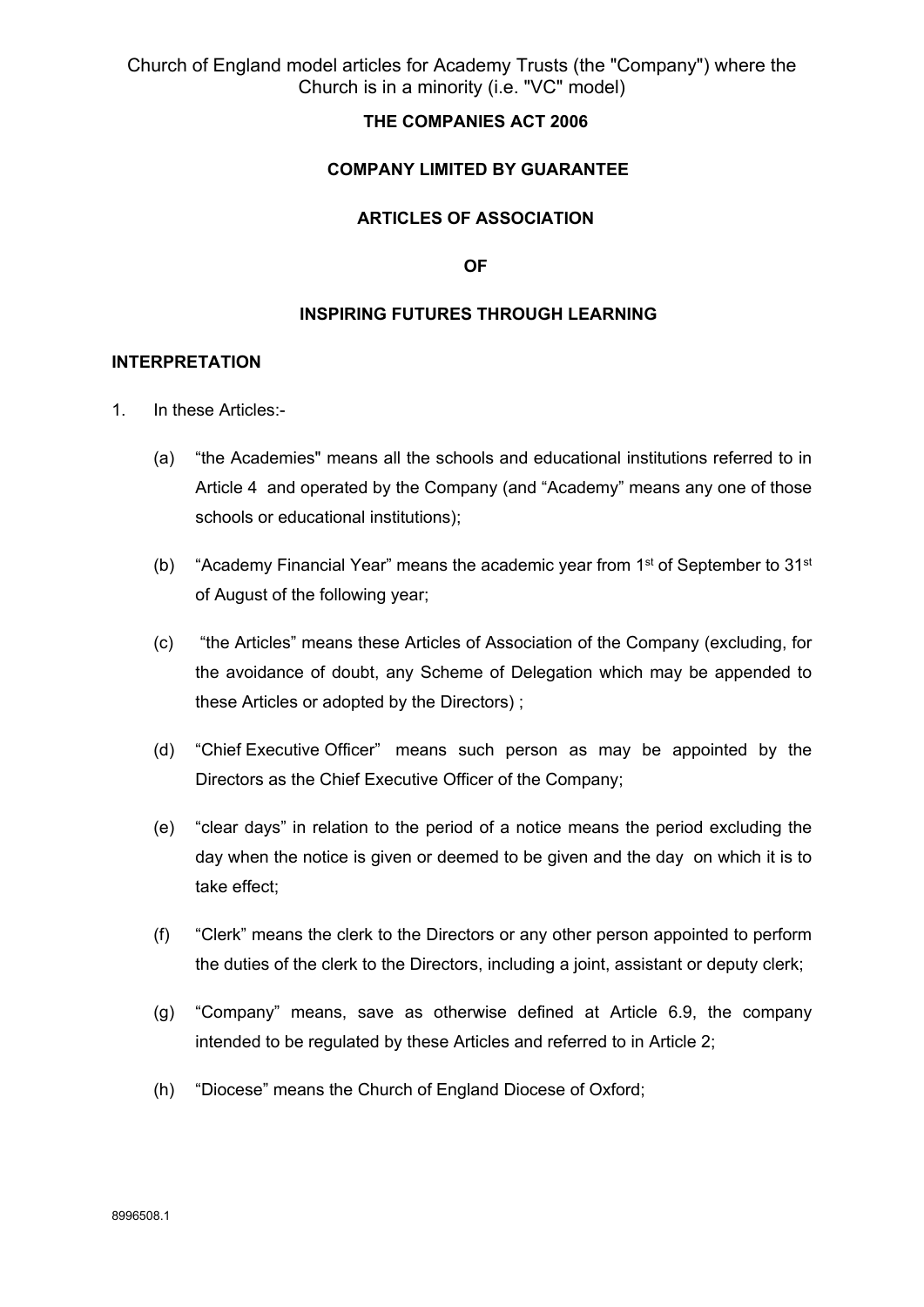- (i) "Diocesan Board of Education" means the Oxford Diocesan Board of Education registered in England and Wales under company number 07071809 constituted under the Diocesan Boards of Education Measure 1991 and any successor body;
- (j) "Directors" means the directors of the Company subject to the definition of this term at Article 6.9(b) in relation to Articles 6.2-6.9;
- (k) "Financial Expert" means an individual, company or firm who is authorised to give investment advice under the Financial Services and Markets Act 2000;
- (l) "General Meeting" means a meeting of the Members of the Company convened in accordance with these Articles, and "Annual General Meeting" shall mean the yearly meeting of the Members convened in accordance with these Articles;
- (m) "Local Authority Associated Person" means any person associated (within the meaning given in section 69(5) of the Local Government and Housing Act 1989) with any local authority by which the Company is influenced;
- (n) "Local Governing Bodies" means the committees appointed pursuant to Articles 100-102 and 104 (and "Local Governing Body" means any one of these committees);
- (o) "the Measure" means the Diocesan Boards of Education Measure 1991;
- (p) "Member" means a member of the Company and someone who as such is bound by the undertaking contained in Article 8;
- (q) "the Memorandum" means the Memorandum of Association of the Company;
- (r) "Office" means the registered office of the Company;
- (s) "Parent Directors" means those Directors elected or appointed pursuant to Articles 53 – 56 inclusive;
- (t) "Parent Local Governor" means the parent member of a Local Governing Body elected or appointed in accordance with Articles 53-56;
- (u) "Principals" means the head teachers of the Academies (and "Principal" means any one of these head teachers);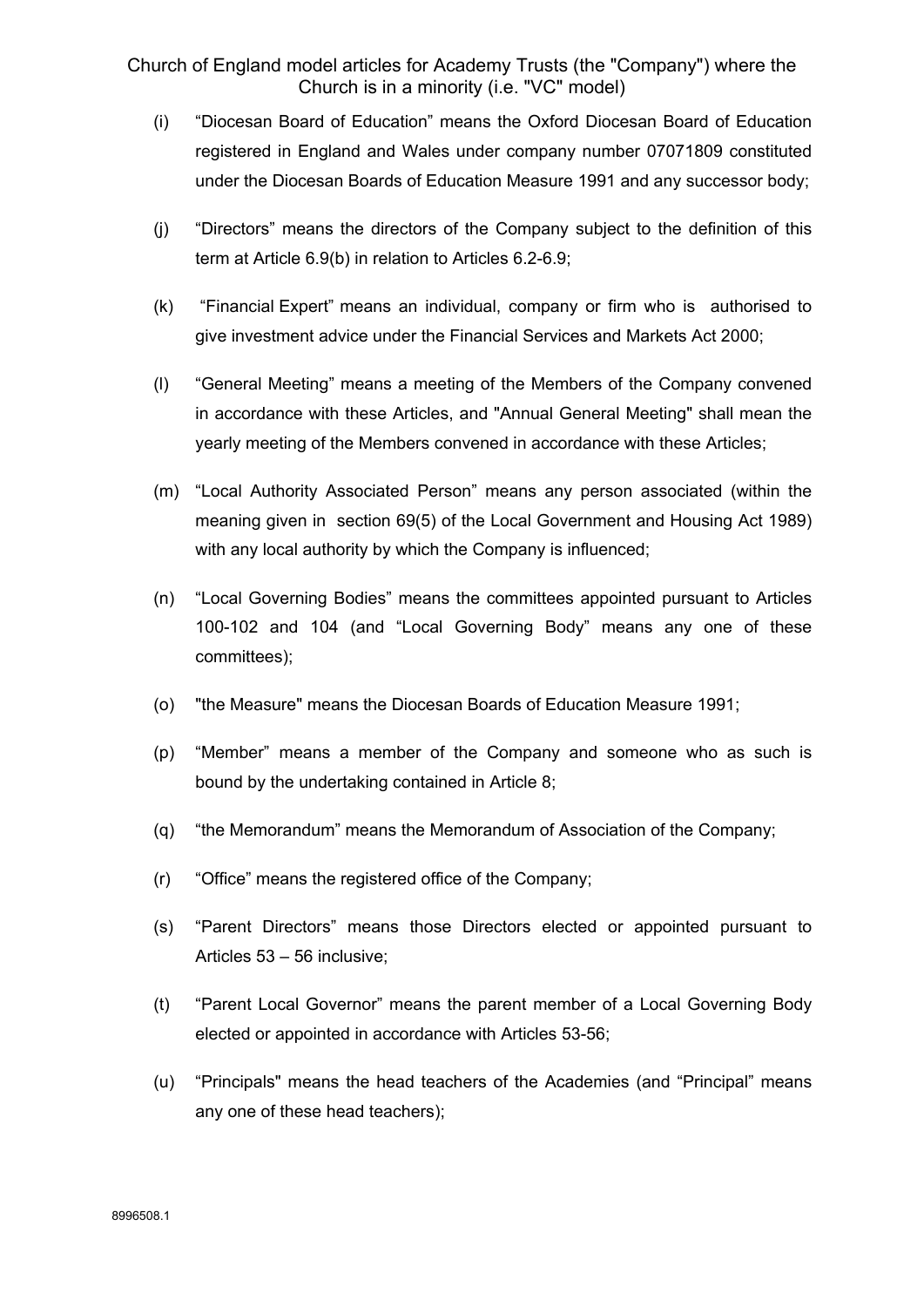- (v) "Principal Regulator" means the body or person appointed as the Principal Regulator under the Charities Act 2011;
- (w) "Relevant Funding Agreement" means the agreement or agreements entered into by the Company and the Secretary of State under section 1 of the Academies Act 2010 for the establishment of any Academy, including any variation or supplemental agreements thereof;
- (x) "Scheme of Delegation" means an instrument by the Directors delegating such powers and responsibilities of the Directors as may be appropriate for them to delegate to the Local Governing Bodies consistently with the Object;
- (y) "the seal"means the common seal of the Company if it has one;
- (z) "Secretary of State" means the Secretary of State for Education or their successor;
- (aa) "Teacher" means a person employed under a contract of employment or a contract for services or otherwise engaged to provide his services as a teacher at the Academy;
- (bb) "Trustees" means those trustees holding the site of any Academy and providing it to the Company for use and occupation by that Academy;
- (cc) "the United Kingdom" means Great Britain and Northern Ireland;
- (dd) words importing the masculine gender only shall include the feminine gender. Words importing the singular number shall include the plural number, and vice versa;
- (ee) subject as aforesaid, words or expressions contained in these Articles shall, unless the context requires otherwise, bear the same meaning as in the Companies Act 2006, as appropriate;
- (ff) any reference to a statute or statutory provision or measure shall include any statute or statutory provision or measure which replaces or supersedes such statute or statutory provision or measure including any modification or amendment thereto;
- 2. The company's name is **Inspiring Futures Through Learning** (and in this document it is called "**the Company**").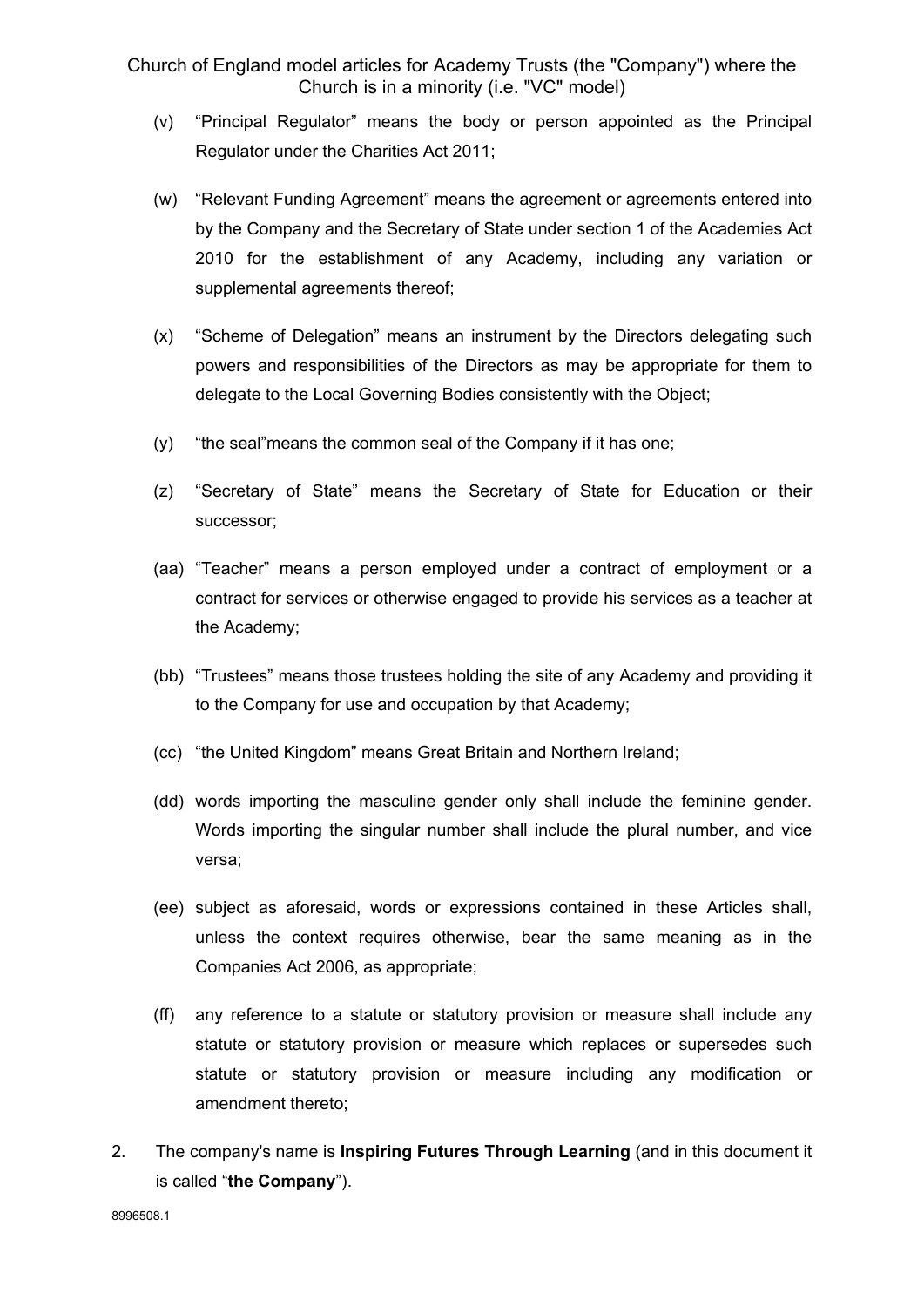3. The Company's registered office is to be situated in England and Wales.

# **OBJECT**

- 4. The Company's object ("**the Object**") is specifically restricted to the following:
	- (a) to advance for the public benefit education in the United Kingdom, in particular but without prejudice to the generality of the foregoing by establishing, maintaining, carrying on, managing and developing Academies which shall offer a broad and balanced curriculum and which:
		- (i) shall include Church of England Academies ("**Church Academies**" and each a "**Church Academy**") designated as such which shall be conducted in accordance with the principles, practices and tenets of the Church of England both generally and in particular in relation to arranging for religious education and daily acts of worship, and
		- (ii) may include other Academies whether with or without a designated religious character;

but in relation to each of the Academies to recognise and support their individual ethos, whether or not designated Church of England.

(b) As ancillary to Article 4(a) and with the written consent of the Trustees and Oxford Diocesan Board of Education in respect of academies falling under Article 4(a)(i), to promote for the benefit of the inhabitants of the areas served by the academies the provision of services for recreation or other leisure time occupation of individuals who have need of such facilities by reason of their youth, age, infirmity or disablement, financial hardship or social and economic circumstance or for the public at large in the interests of social welfare and with the object of improving the condition of life of the said inhabitants.

Where an Academy is designated as or recognised as a Church Academy, in relation to the ethos and religious education provided at the Academy the Directors shall have regard to any advice and follow any directives issued by the Oxford Diocesan Board of Education.

# **POWERS**

5. In furtherance of the Object but not further or otherwise the Company may exercise the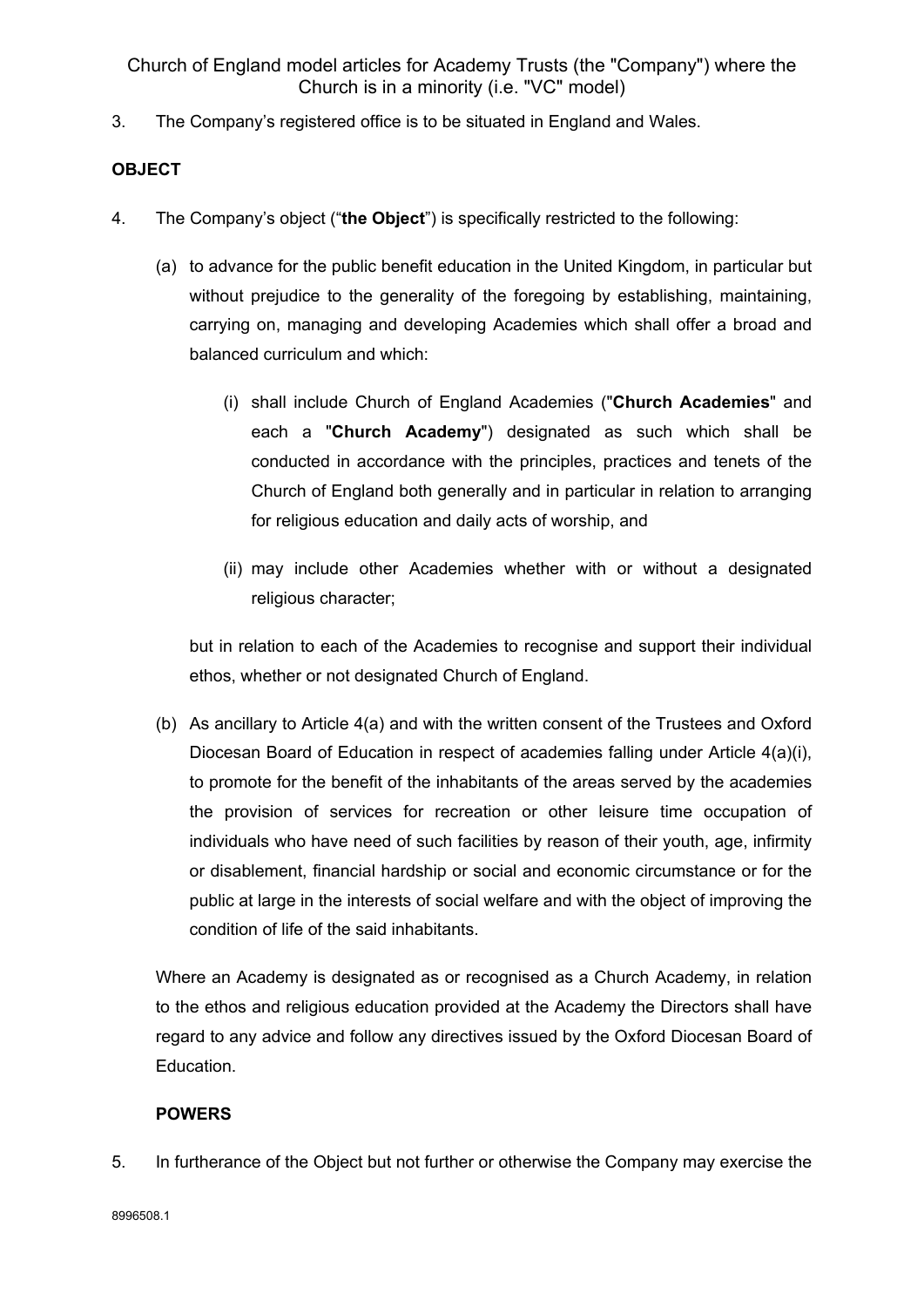following powers:

- (a) to draw, make, accept, endorse, discount, execute and issue promissory notes, bills, cheques and other instruments, and to operate bank accounts in the name of the Company;
- (b) to raise funds and to invite and receive contributions provided that in raising funds the Company shall not undertake any substantial permanent trading activities and shall conform to any relevant statutory regulations;
- (c) (subject to such further consents as may be required by law or as may be required from the Trustees as landlords where this is the case) to acquire, alter, improve and charge or otherwise dispose of property;
- (d) subject to Article 6 below to employ such staff, as are necessary for the proper pursuit of the Object (including the maintenance of an effective Church of England ethos in relation to Academies falling within Article 4(a)(i)) and to make all reasonable and necessary provision for the payments of pensions and superannuation to staff and their dependants;
- (e) to establish or support, whether financially or otherwise, any charitable companies, trusts, associations or institutions formed for all or any of the Objects;
- (f) to co-operate with other charities, other independent and maintained schools, academies and institutions within the further education sector, voluntary bodies and statutory authorities operating in furtherance of the Object and to exchange information and advice with them;
- (g) to pay out of funds of the Company the costs, charges and expenses of and incidental to the formation and registration of the Company;
- (h) to establish, maintain, carry on, manage and develop the Academies at locations be determined by the Directors provided that no Academy shall be established, maintained or carried on by the Company without the consent of the Members by ordinary resolution.
- (i) to offer scholarships, exhibitions, prizes and awards to pupils and students and to former pupils and former students, and otherwise to encourage and assist the educational attainment of pupils and students and former pupils and former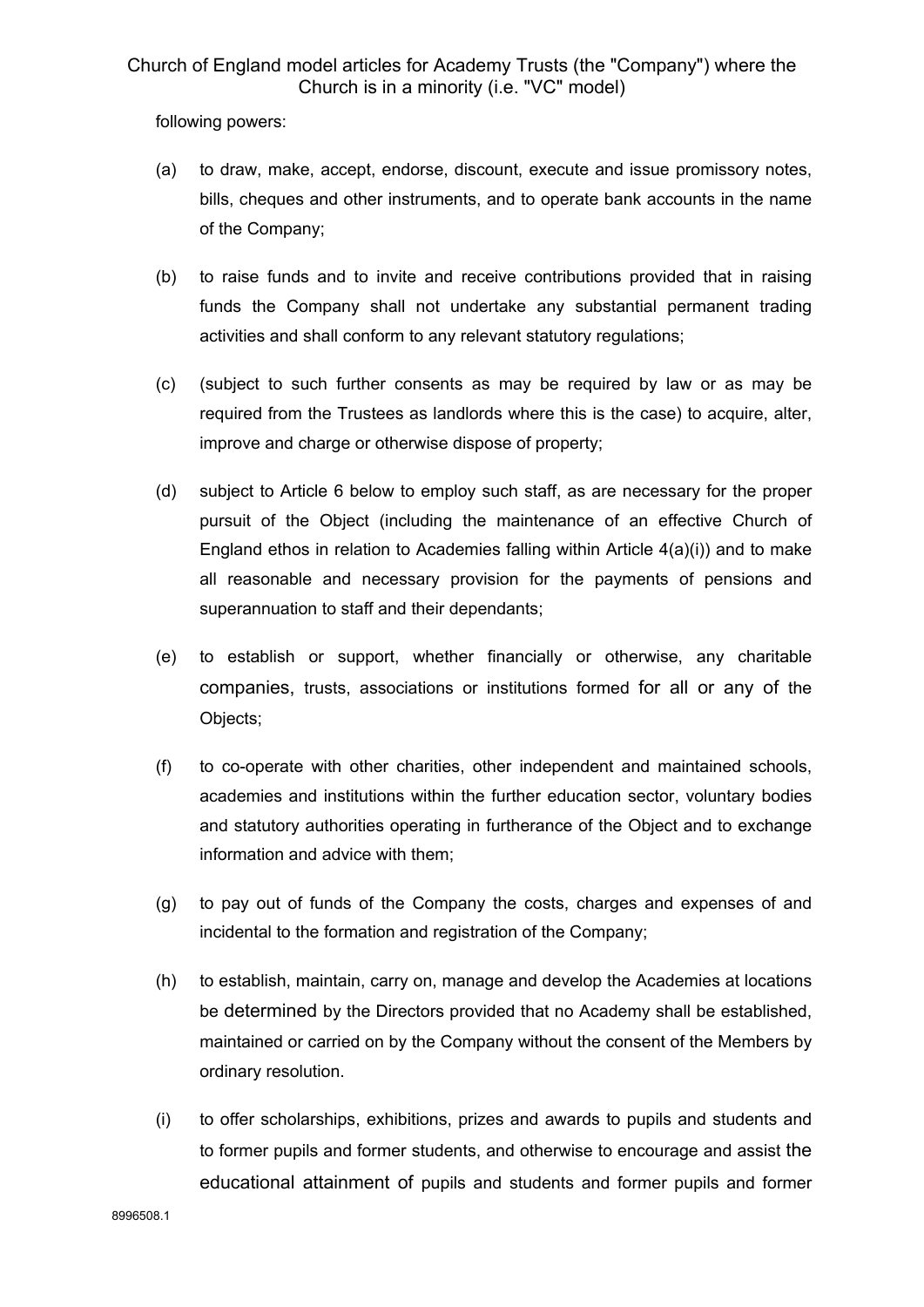students;

- (j) to provide educational facilities and services to students of all ages and the wider community for the public benefit;
- (k) to carry out research into the development and application of new techniques in education and to their approach to curriculum development and delivery and to publish the results of such research, and to develop means of benefiting from application of the experience of industry, commerce, other schools, educational institutions and the voluntary sector to the education of pupils and students in academies;
- (l) subject to such consents as may be required from the Trustees or otherwise required by law and/or by any contract entered into by or on behalf of the Company, to borrow and raise money for the furtherance of the Objects in such manner and on such security as the Company may think fit;
- (m) to deposit or invest any funds of the Company not immediately required for the furtherance of its Object (but to invest only after obtaining such advice from a Financial Expert as the Directors consider necessary and having regard to the suitability of investments and the need for diversification);
- (n) to delegate the management of investments to a Financial Expert, but only on terms that:
	- (i) the investment policy is set down in writing for the Financial Expert by the Directors;
	- (ii) every transaction is reported promptly to the Directors;
	- (iii) the performance of the investments is reviewed regularly with the Directors;
	- (iv) the Directors are entitled to cancel the delegation arrangement at any time;
	- (v) the investment policy and the delegation arrangement are reviewed at least once a year;
	- (vi) all payments due to the Financial Expert are on a scale or at a level which is agreed in advance and are notified promptly to the Directors on receipt; and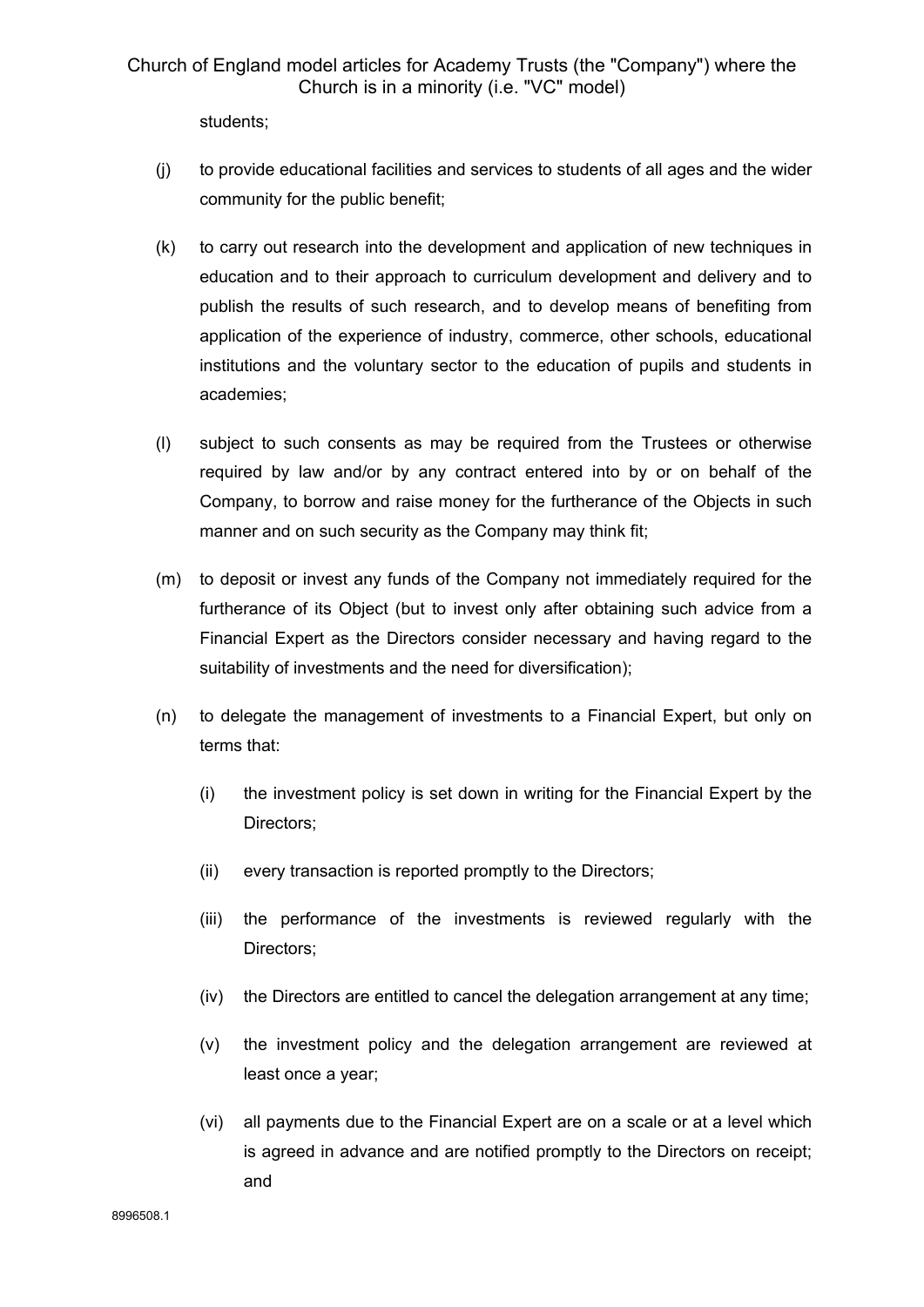- (vii) the Financial Expert must not do anything outside the powers of the Directors;
- (o) to arrange for investments or other property of the Company to be held in the name of a nominee company acting under the control of the Directors or of a Financial Expert acting under their instructions, and to pay any reasonable fee required;
- (p) to provide indemnity arrangements to Directors, Trustees and the members of Local Governing Bodies in accordance with, and subject to the conditions of section 232 to 235 of the Companies Act 2006, section 189 of the Charities Act 2011 or any other provision of law applicable to charitable companies and any such indemnity is limited accordingly;
- (q) in respect of any use of their property to such consents as may be required from the Trustees and to any terms and conditions the Trustees may require to establish subsidiary companies to carry on any trade or business for the purpose of raising funds for the Company;
- (r) to discharge any liability necessarily incurred by the Trustees to further the purposes of the Company; and
- (s) to do all such other lawful things as are necessary for or are incidental to or conducive to the achievement of the Object and appropriate to the religious character of any Church Academy including entering into any protocol, arrangement or agreement with the Oxford Diocesan Board of Education in relation to the exercise of powers and discharge of functions under the Measure.

## **APPLICATION OF INCOME AND PROPERTY**

6.1 The income and property of the Company shall be applied solely towards the promotion of the Object.

## **MEMBERS' BENEFITS AND CONFLICTS OF INTEREST**

- 6.2 None of the income or property of the Company may be paid or transferred directly or indirectly by way of dividend bonus or otherwise by way of profit to any member of the Company. Nonetheless a Member of the Company who is not also a Director may:
	- (a) benefit as a beneficiary of the Company;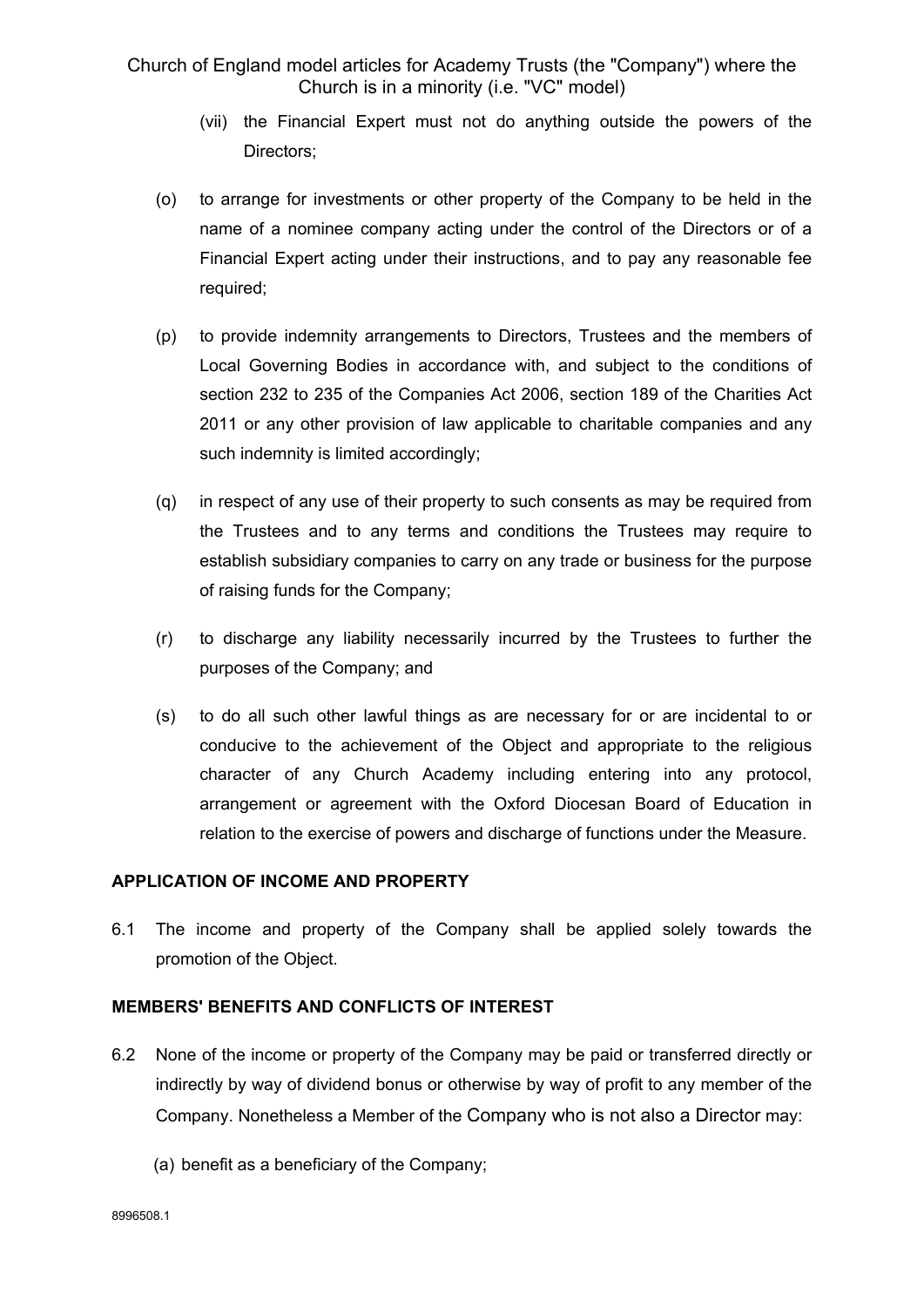- (b) be paid reasonable and proper remuneration for any goods or services supplied to the Company;
- (c) be paid rent for premises let by the Member of the Company if the amount of the rent and other terms of the letting are reasonable and proper; and
- (d) be paid interest on money lent to the Company at a reasonable and proper rate, such rate not to exceed 2 per cent per annum below the base lending rate of a UK clearing bank selected by the Directors, or 0.5%, whichever is the higher.
- 6.2A The Directors may only rely upon the authority provided by Article 6.2 to allow a benefit to a Member if each of the following conditions is satisfied:
	- (a) the remuneration or other sums paid to the Member do not exceed an amount that is reasonable in all the circumstances; and
	- (b) the Directors are satisfied that it is in the interests of the Company to contract with that Member rather than with someone who is not a Member. In reaching that decision the Directors must balance the advantage of contracting with a Member against the disadvantages of doing so ; and
	- (c) the reason for their decision is recorded by the Directors in the minute book.

#### **DIRECTORS' AND TRUSTEES' INDEMNITY**

- 6.3 A Director and a Trustee may benefit from any indemnity arrangement purchased at the Company's expense, or any arrangement so agreed with the Secretary of State to cover the liability of the Directors and the Trustees which by virtue of any rule of law would otherwise attach to them in respect of any negligence, default or breach of trust or breach of duty of which they may be guilty in relation to the Company or to any trust of any Academy site: provided that any such arrangement shall not extend to:
	- (i) any claim arising from any act or omission which Directors or Trustees (or any of them) knew to be a breach of trust (including a breach of any trust relating to any Academy site) or breach of duty or which was committed by the Directors or Trustees (or any of them) in reckless disregard to whether it was a breach of trust or breach of duty or not; and
	- (ii) the costs of any unsuccessful defence to a criminal prosecution brought against the Directors or Trustees (or any of them) in their capacity as directors of the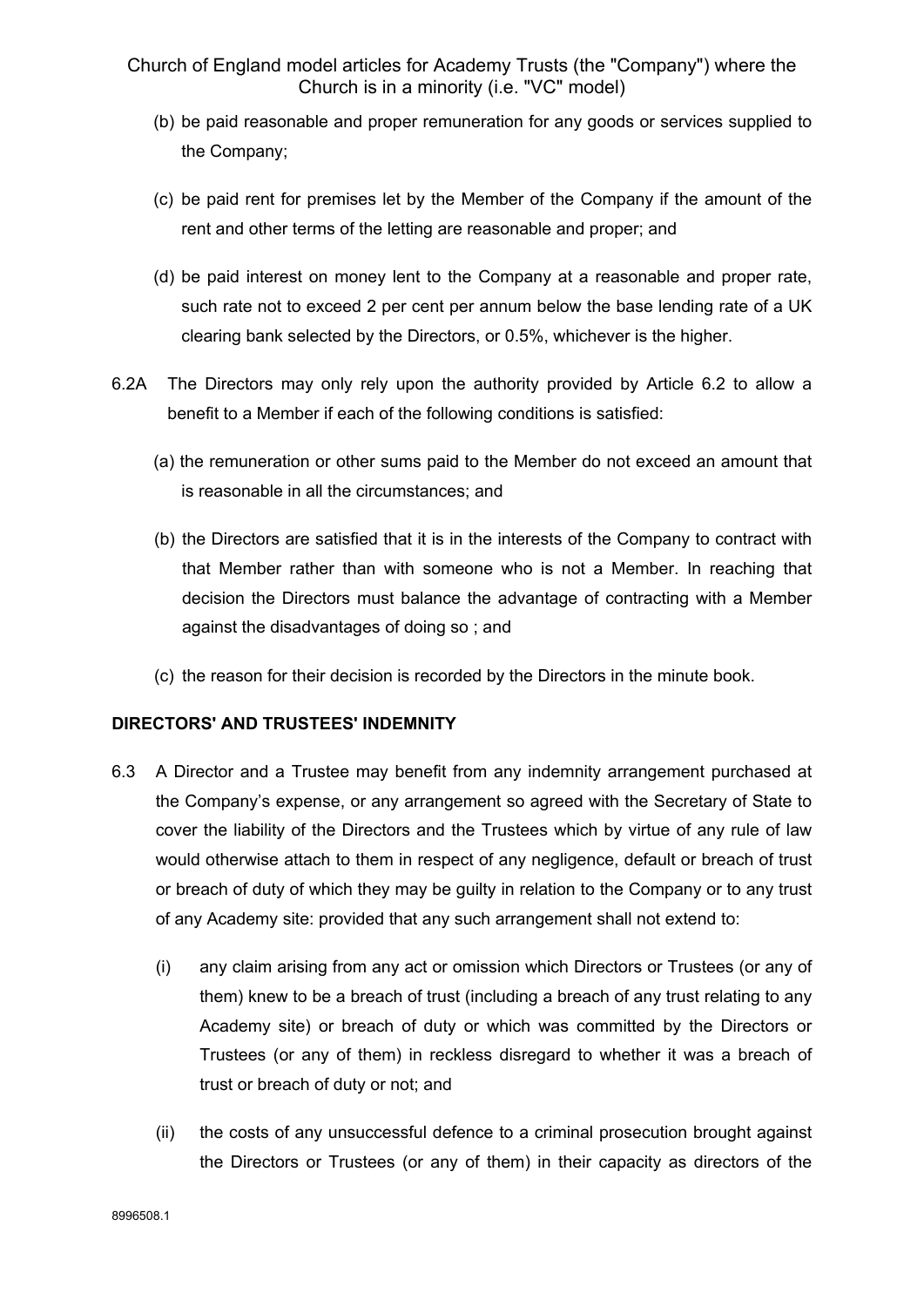Company or as Trustees of any Academy site.

Further, this Article does not authorise a Director or Trustee to benefit from any indemnity arrangements that would be rendered void by any provision of the Companies Act 2006, the Charities Act 2011 or any other provision of law.

## **DIRECTORS' BENEFITS AND CONFLICTS OF INTEREST**

- 6.4 A public company, which has shares listed on a recognised stock exchange and of which any one Director holds no more than 1% of the issued capital of that company, may receive fees, remuneration or other benefit in money or money's worth from the Company.
- 6.5 A Director may at the discretion of the Directors be reimbursed from the property of the Company for reasonable expenses properly incurred by him or her when acting on behalf of the Company, but excluding expenses in connection with foreign travel.
- 6.6 No Director may:
	- (a) buy any goods or services from the Company;
	- (b) sell goods, services, or any interest in land to the Company;
	- (c) be employed by, or receive any remuneration from the Company (other than the Chief Executive Officer, Staff Trustees and any other Trustee who is an employee of the Company whose employment and/or remuneration is subject to the procedure and conditions in Article 6.8); or
	- (d) receive any other financial benefit from the Company:

unless:

- (i) the payment is permitted by Article 6.7 and the Directors follow the procedure and observe the conditions set out in Article 6.8; or
- (ii) the Directors obtain the prior written approval of the Charity Commission and fully comply with any procedures it prescribes.
- 6.7 Subject to Article 6.8, a Director may:
	- (a) receive a benefit from the Company in the capacity of a beneficiary of the Company;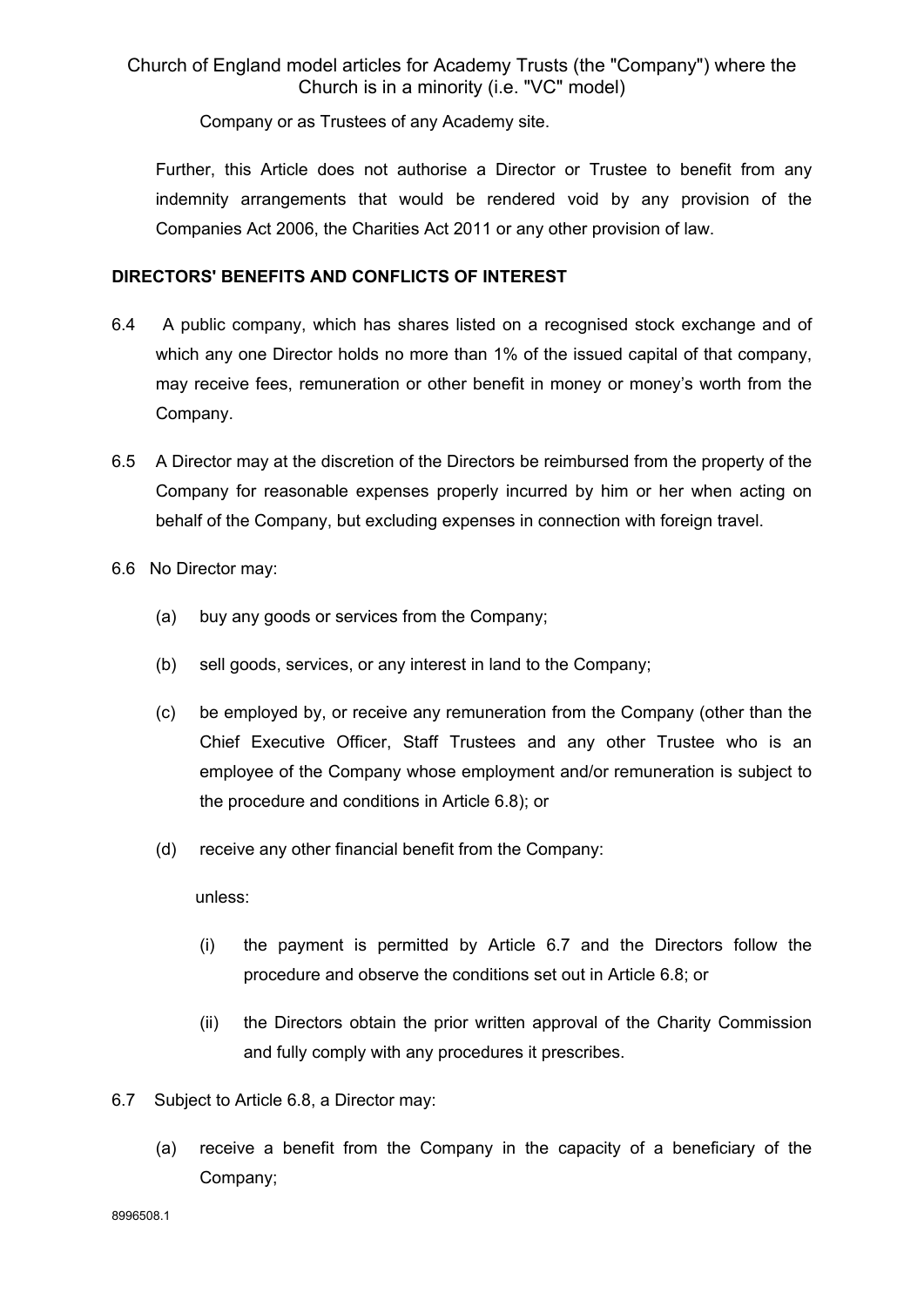- (b) be employed by the Company or enter into a contract for the supply of goods or services to the Company, other than for acting as a Director;
- (c) receive interest on money lent to the Company at a reasonable and proper rate not exceeding 2% per annum below the base rate of a clearing bank to be selected by the Directors, or 0.5%, whichever is the higher; and
- (d) receive rent for premises let by the Director to the Company if the amount of the rent and the other terms of the lease are reasonable and proper.
- 6.8 The Company and its Directors may only rely upon the authority provided by Article 6.7 if each of the following conditions is satisfied:
	- (a) the remuneration or other sums paid to the Director do not exceed an amount that is reasonable in all the circumstances; and
	- (b) the Director is absent from the part of any meeting at which there is discussion of:
		- (i) his or her employment, remuneration, or any matter concerning the contract, payment or benefit; or
		- (ii) his or her performance in the employment, or his or her performance of the contract; or
		- (iii) any proposal to enter into any other contract or arrangement with him or her or to confer any benefit upon him or her that would be permitted under Article 6.7; or
		- (iv) any other matter relating to a payment or the conferring of any benefit permitted by Article 6.7; and
	- (c) the Director does not vote on any such matter and is not to be counted when calculating whether a quorum of Directors is present at the meeting; and
	- (d) in relation to proposed contracts for employment or services (except, where the Chief Executive Officer or other staff member is a Director, the principal employment contract or contract for services under which he is employed or engaged by the Company), the other Directors are satisfied that it is in the interests of the Company to employ or to contract with that Director rather than with someone who is not a Director. In reaching that decision the Directors must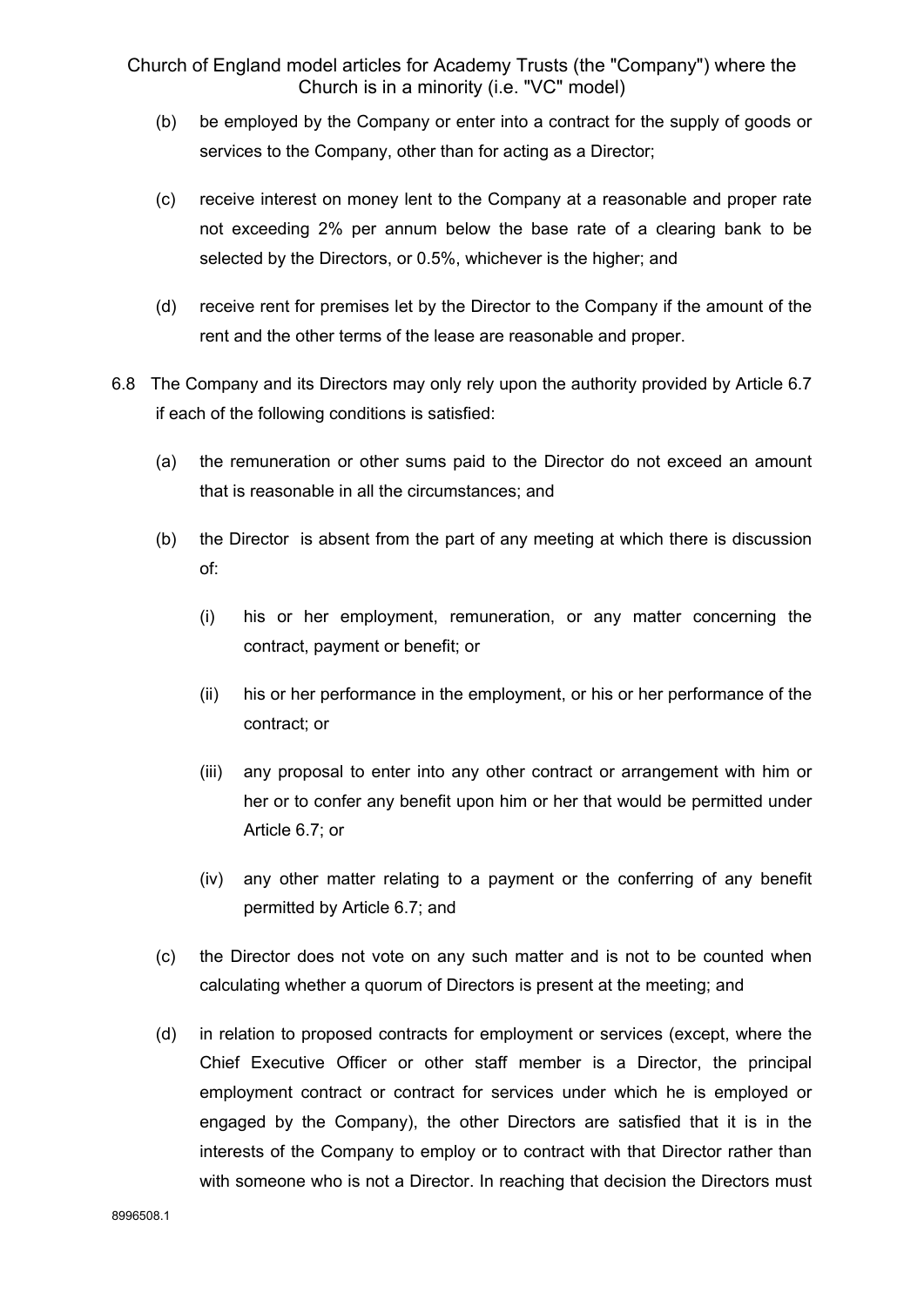> balance the advantage of employing a Director against the disadvantages of doing so (especially the loss of the Director's services as a result of dealing with the Director's conflict of interest); and

- (e) the reason for their decision is recorded by the Directors in the minute book; and
- (f) a majority of the Directors then in office have received no such payments or benefit.
- 6.8A The provision in Article 6.6(c) that no Director may be employed by or receive any remuneration from the Company (other than the Chief Executive Officer to the extent he is a Director) does not apply to an employee of the Company who is subsequently elected or appointed as a Director save that this Article shall only allow such a Director to receive remuneration or benefit from the Company in his capacity as an employee of the Company and provided that the procedure as set out in Articles 6.8(b) and 6.8 (c) is followed.
- 6.9 In Articles 6.2 6.9:
	- (a) "company" shall include any company in which the Company:
		- holds more than 50% of the shares; or
		- controls more than 50% of the voting rights attached to the shares; or
		- has the right to appoint one or more directors to the board of the company;
	- (b) "Director" shall include any child, stepchild, parent, grandchild, grandparent, brother, sister or spouse of the Director or any person living with the Director as his or her partner; and
	- (c) the employment or remuneration of a Director includes the engagement or remuneration of any firm or company in which the Director is:
		- (i) a partner;
		- (ii) an employee;
		- (iii) a consultant;
		- (iv) a director;
		- (v) a member; or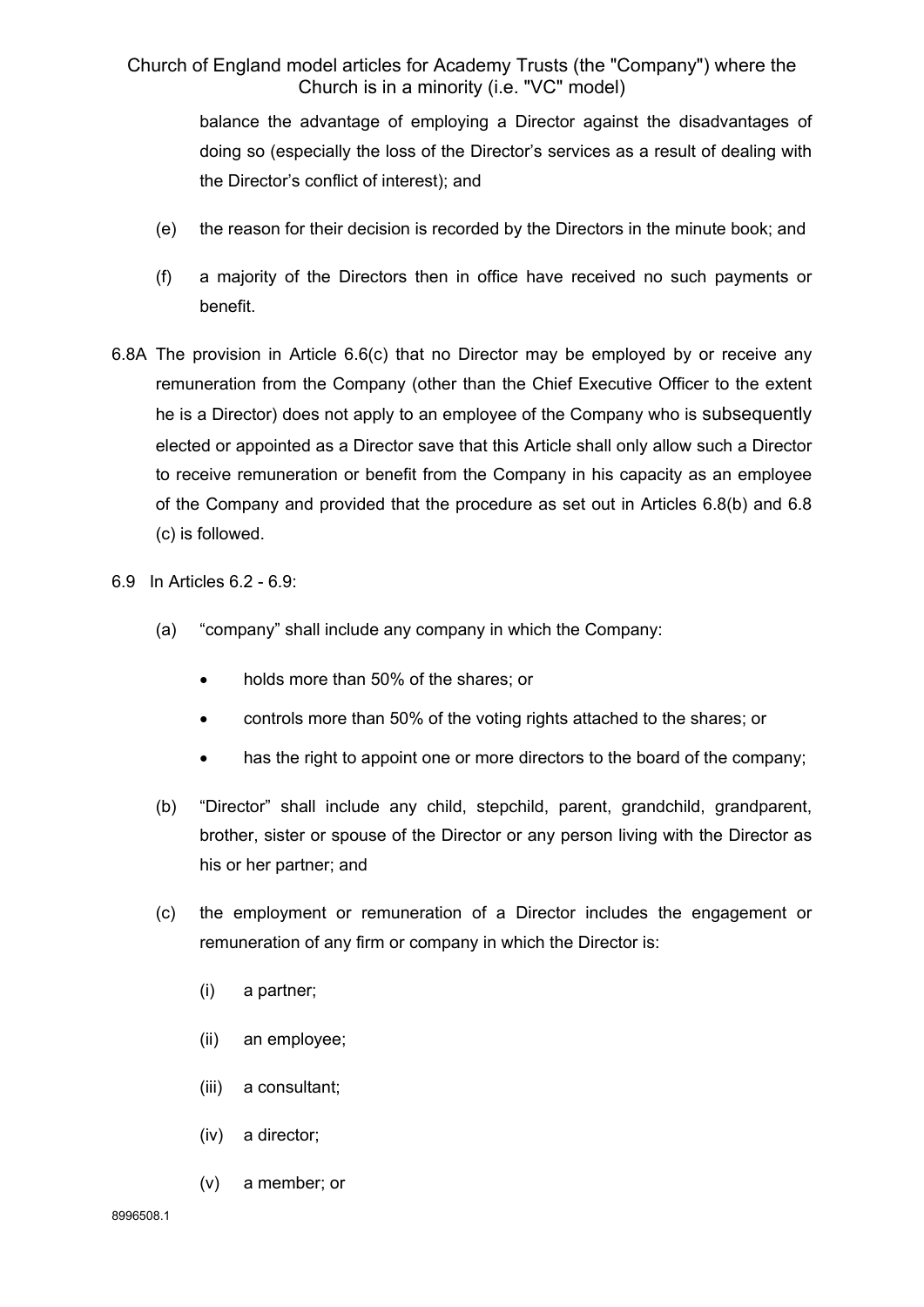(vi) a shareholder, unless the shares of the company are listed on a recognised stock exchange and the Director holds less than 1% of the issued capital.

#### **LIMITED LIABILITY OF MEMBERS**

7. The liability of the Members of the Company is limited.

## **DISSOLUTION AND WINDING UP**

- 8. Every Member of the Company undertakes to contribute such amount as may be required (not exceeding £10) to the Company's assets if it should be wound up while he is a Member or within one year after he ceases to be a Member, for payment of the Company's debts and liabilities before he ceases to be a Member, and of the costs, charges and expenses of winding up, and for the adjustment of the rights of the contributories among themselves.
- 9. If the Company is wound up or dissolved and after all its debts and liabilities (including any under section 2 of the Academies Act 2010) have been satisfied there remains any property it shall not be paid to or distributed among the Members of the Company (except for a Member which is itself a charity fulfilling the criteria set out below), but shall be given or transferred to some other charity or charities having objects similar to the Object which prohibits the distribution of its or their income and property to an extent at least as great as is imposed on the Company by Article 6 above, chosen by the Members of the Company at or before the time of dissolution and if that cannot be done then to some other charitable object.

## **AMENDMENTS TO MEMORANDUM AND ARTICLES**

- 10. No alteration or addition shall be made to or in the provisions of the Memorandum and/or Articles without the written consent of the Oxford Diocesan Board of Education.
- 11. No alteration or addition shall be made to or in the provisions of the Articles which would have the effect (a) that the Company would cease to be a company to which section 60 of the Companies Act 2006 applies; or (b) that the Company would cease to be a charity; or (c) that it might weaken the maintenance of the ethos whether Church of England or otherwise at the Academies.

#### **MEMBERS**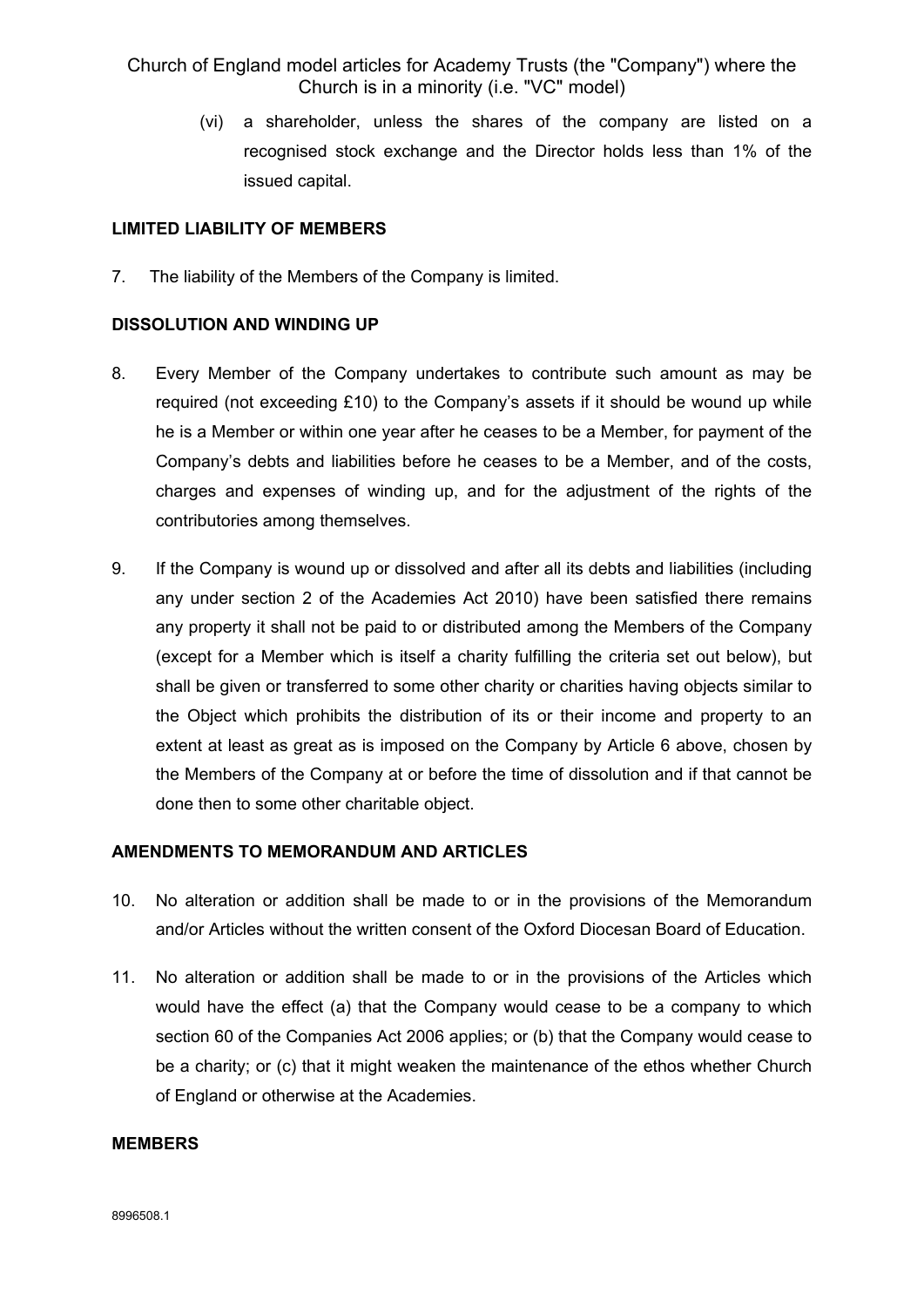- 12. The Members of the Company shall comprise:
	- (a) the Oxford Diocesan Board of Education acting corporately by the hand of the Diocesan Director of Education or otherwise as it shall direct;
	- (b) one person nominated by the Oxford Diocesan Board of Education
	- (c) the chairman of the Directors;
	- (d) two individual Members; and
	- (e) any person appointed under Article 15A,

provided that at any time the minimum number of Members shall not be less than three.

- 12A. An employee of the Company cannot be a Member of the Company.
- 13. Each person entitled to appoint Members in Article 12 shall have the right from time to time by written notice delivered to the Office to remove any Member appointed by them and to appoint a replacement Member to fill a vacancy whether resulting from such removal or otherwise.
- 14. If any of the persons entitled to appoint Members in Article 12:
	- (a) in the case of an individual, die or become legally incapacitated;
	- (b) in the case of a corporate entity, cease to exist and are not replaced by a successor institution;
	- (c) becomes insolvent or makes any arrangement or composition with their creditors generally; or
	- (d) ceases to themselves be a Member,

their right to appoint Members under these Articles shall vest in the remaining Members.

- 15. Membership will terminate automatically if:
	- (a) a Member (which is a corporate entity) ceases to exist and is not replaced by a successor institution;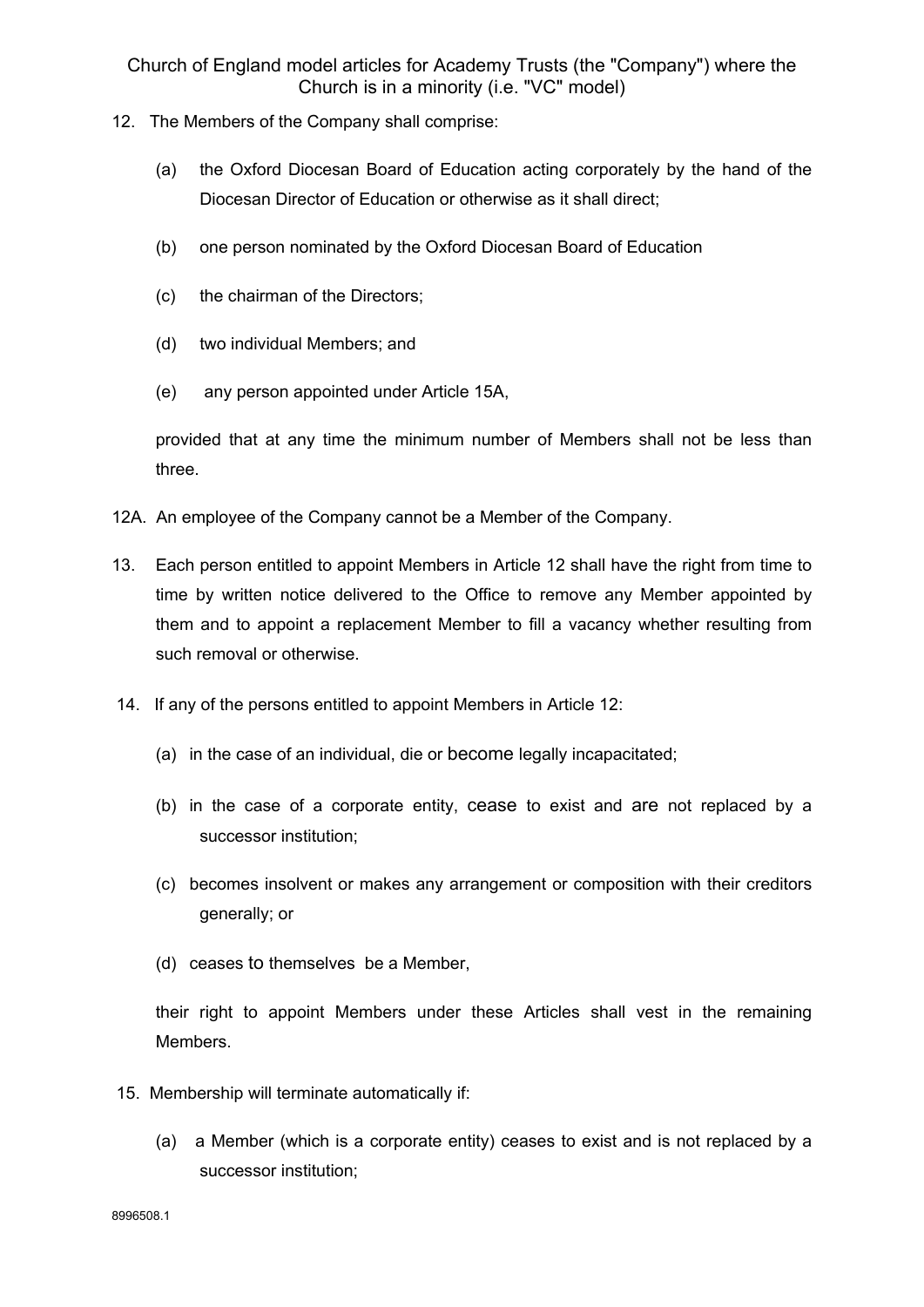- (b) a Member (who is an individual) dies or becomes incapable by reason of illness or injury of managing and administering his or her own affairs; or
- (c) a Member becomes insolvent or makes any arrangement or composition with that Member's creditors generally.
- 15A. The Members with the written consent of the Oxford Diocesan Board of Education may agree by passing a special resolution to appoint such additional Members as they think fit.
- 16. In addition to their rights under to Article 13 and subject to the requirements of the Relevant Funding Agreement, the Members with the written consent of the Oxford Diocesan Board of Education may agree by passing a special resolution to remove any such additional Members appointed under Article 15A. The Member whose proposed removal is the subject of the resolution shall not be entitled to vote on that resolution.
- 16A. Upon the resignation or removal of any member (including a signatory to the Memorandum) other than the Oxford Diocesan Board of Education the Members shall appoint by majority a replacement Member if required to ensure that the number of Members appointed to represent the interests of the Church of England shall not exceed 40% of the total number of Members.
- 16B. If the number of Members appointed to represent the interests of the Church of England is less than 25% of the total number of Members the Oxford Diocesan Board of Education may appoint additional Members provided that the total proportion of Members appointed to represent the interests of the Church of England does not exceed 40% of the total number of Members.
- 16C. In exercising their rights under these Articles and the Companies Act 2006, the Members shall not do anything or take any action which would cause the Company to contravene its Object.
- 17. Every person nominated to be a Member of the Company shall sign a written consent to become a Member or sign the register of Members on becoming a Member.
- 18. Any individual (but not corporate) Member may resign provided that after such resignation the number of Members is not less than three. A Member shall cease to be one immediately on the receipt by the Company of a notice in writing signed by the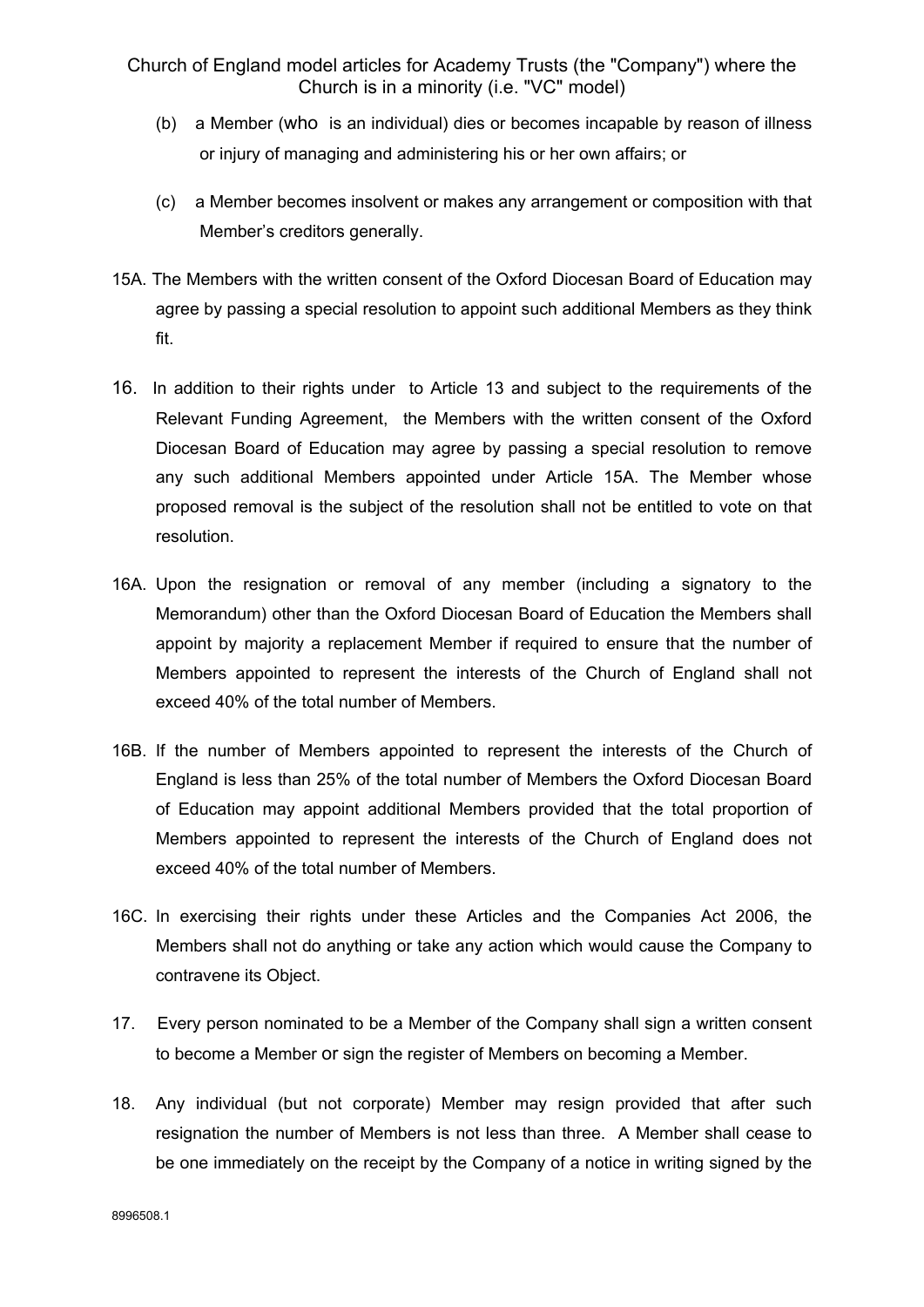person or persons entitled to remove him under Articles 13 or 16 provided that no such notice shall take effect when the number of Members is less than three unless it contains or is accompanied by the appointment of a replacement Member.

18A. The Oxford Diocesan Board of Education is not precluded by its membership of the Company from taking any action or exercising any function it has as Diocesan Board of Education under the Measure.

#### **MEMBERS' MEETINGS: ANNUAL GENERAL MEETINGS AND GENERAL MEETINGS**

- 19. The Company shall hold an Annual General Meeting each Academy Financial year in addition to any other meetings in that year, and shall specify the meeting as such in the notices calling it; and not more than fifteen months shall elapse between the date of one Annual General Meeting of the Company and that of the next. Provided that so long as the Company holds its first Annual General Meeting within eighteen months of its incorporation, it need not hold it in the year of its incorporation or in the following year. The Annual General Meeting shall be held at such time and place as the Directors shall appoint. All meetings of the Members other than Annual General Meetings shall be called General Meetings
- 20. The Directors may call General Meetings and, on the requisition of Members pursuant to the provisions of the Companies Act 2006, shall forthwith proceed to convene a General Meeting in accordance with that Act. If there are not within the United Kingdom sufficient Directors to call a General Meeting, any Director or any Member of the Company may call a General Meeting.

## **NOTICE OF GENERAL MEETINGS**

- 21. General Meetings shall be called by at least fourteen clear days' notice but a General Meeting may be called by shorter notice if it is so agreed by a majority in number of Members having a right to attend and vote and together representing not less than 90% of the total voting rights at that meeting.
- 21A. The notice shall specify the time and place of the meeting and the general nature of the business to be transacted and, in the case of an Annual General Meeting, shall specify the meeting as such. The notice shall also state that the Member is entitled to appoint a proxy. The notice shall be given to all the Members, all Directors and the auditors.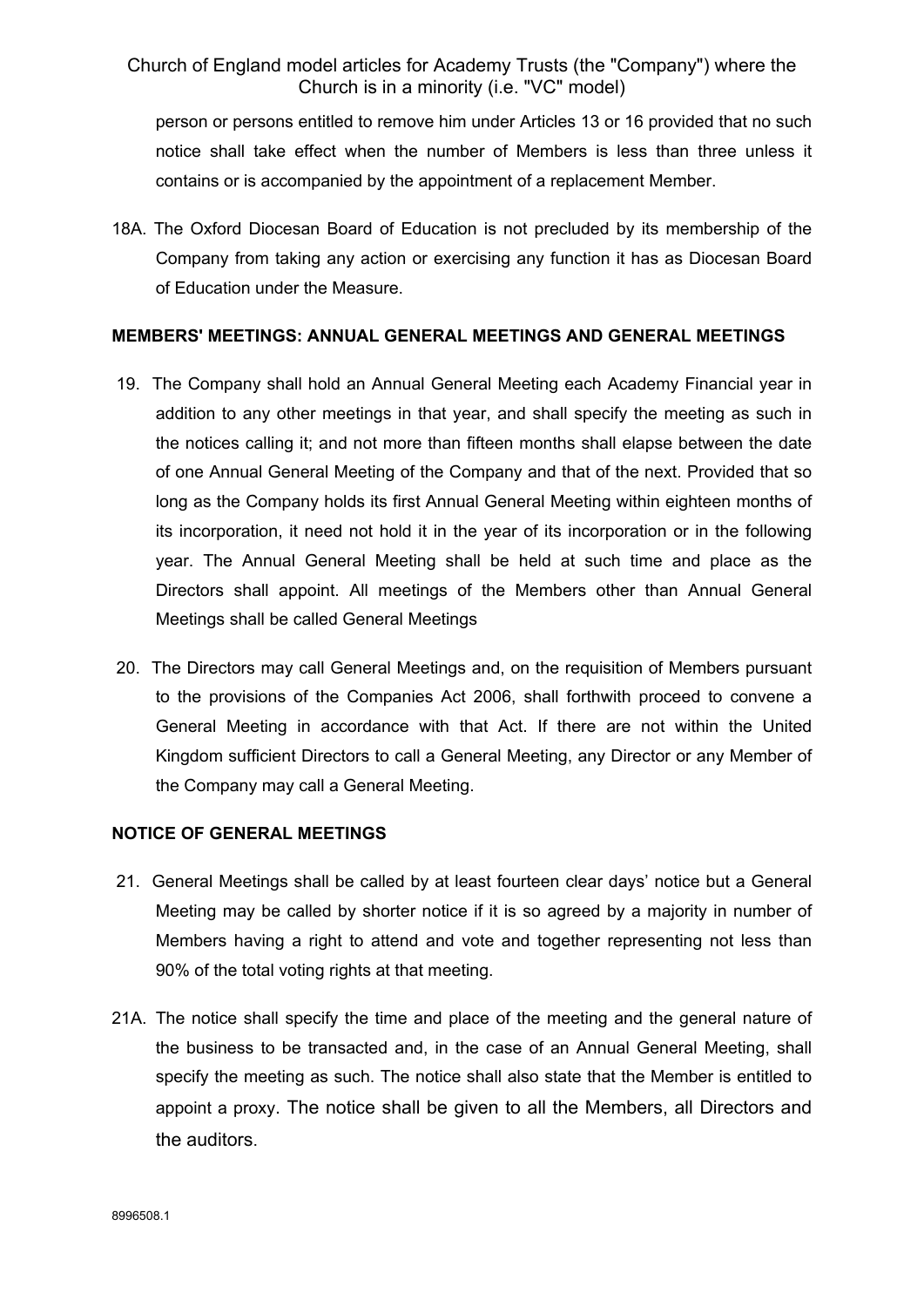22. The accidental omission to give notice of a meeting to, or the non-receipt of notice of a meeting by, any person entitled to receive notice shall not invalidate the proceedings at that meeting.

#### **PROCEEDINGS AT GENERAL MEETINGS**

- 23. No business shall be transacted at any meeting unless a quorum is present. A Member counts towards the quorum by being present either in person or by proxy. Two persons entitled to vote upon the business to be transacted, each being a Member or a proxy of a Member or a duly authorised representative of a corporate Member shall constitute a quorum.
- 24. If a quorum is not present within half an hour from the time appointed for the meeting, or if during a meeting a quorum ceases to be present, the meeting shall stand adjourned to the same day in the next week at the same time and place or to such time and place as the Directors may determine.
- 25. The Members present and entitled to vote at the meeting shall elect by ordinary resolution one of their number to be the chairman of the General Meeting, and such election shall be binding on all Members and Directors present at the meeting.
- 26. Not used.
- 27. A Director shall, notwithstanding that he is not a Member, be entitled to attend and speak at any General Meeting.
- 28. The chairman may, with the consent of a majority of the Members at a meeting at which a quorum is present (and shall if so directed by the meeting), adjourn the meeting from time to time and from place to place, but no business shall be transacted at any adjourned meeting other than the business which might properly have been transacted at the meeting had the adjournment not taken place. When a meeting is adjourned for fourteen days or more, at least seven clear days' notice shall be given specifying the time, date and place of the adjourned meeting and the general nature of the business to be transacted. Otherwise it shall not be necessary to give any such notice.
- 29. A resolution put to the vote of the meeting shall be decided on a show of hands unless before, or on the declaration of the result of the show of hands, a poll is duly demanded. Subject to the provisions of the Companies Act 2006, a poll may be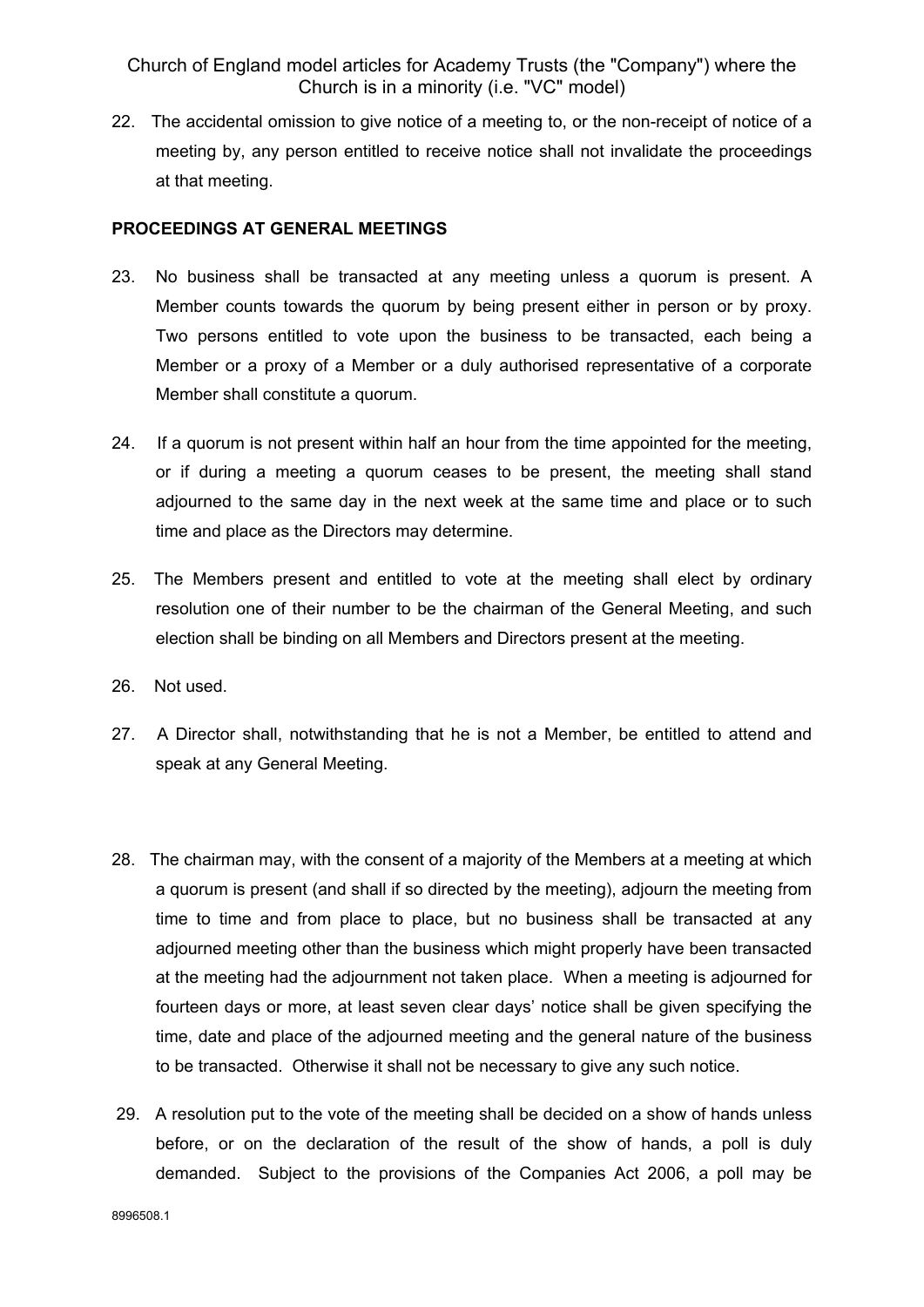demanded:

- (a) by the chairman; or
- (b) by at least two Members having the right to vote at the meeting; or,
- (c) by a Member or Members representing not less than one-tenth of the total voting rights of all the Members having the right to vote at the meeting.
- 30. Unless a poll is duly demanded a declaration by the chairman that a resolution has been carried or carried unanimously, or by a particular majority, or lost, or not carried by a particular majority and an entry to that effect in the minutes of the meeting shall be conclusive evidence of the fact without proof of the number or proportion of the votes recorded in favour of or against such resolution.
- 31. The demand for a poll may be withdrawn, before the poll is taken, but only with the consent of the chairman. The withdrawal of a demand for a poll shall not invalidate the result of a show of hands declared before the demand for the poll was made.
- 32. A poll shall be taken as the chairman directs and he may appoint scrutineers (who need not be Members) and fix a time, date and place for declaring the results. The result of the poll shall be deemed to be the resolution of the meeting at which the poll was demanded.
- 33. A poll demanded on the election of the chairman or on a question of adjournment shall be taken immediately. A poll demanded on any other question shall be taken either immediately or at such time, date and place as the chairman directs not being more than thirty days after the poll is demanded. The demand for a poll shall not prevent continuance of a meeting for the transaction of any business other than the question on which the poll is demanded. If a poll is demanded before the declaration of the result of a show of hands and the demand is duly withdrawn, the meeting shall continue as if the demand had not been made.
- 34. No notice need be given of a poll not taken immediately if the time, date and place at which it is to be taken are announced at the meeting at which it is demanded. In other cases at least seven clear days' notice shall be given specifying the time, date and place at which the poll is to be taken.
- 35. A resolution in writing agreed by such number of members as required if it had been proposed at a General Meeting shall be as effectual as if it had been passed at a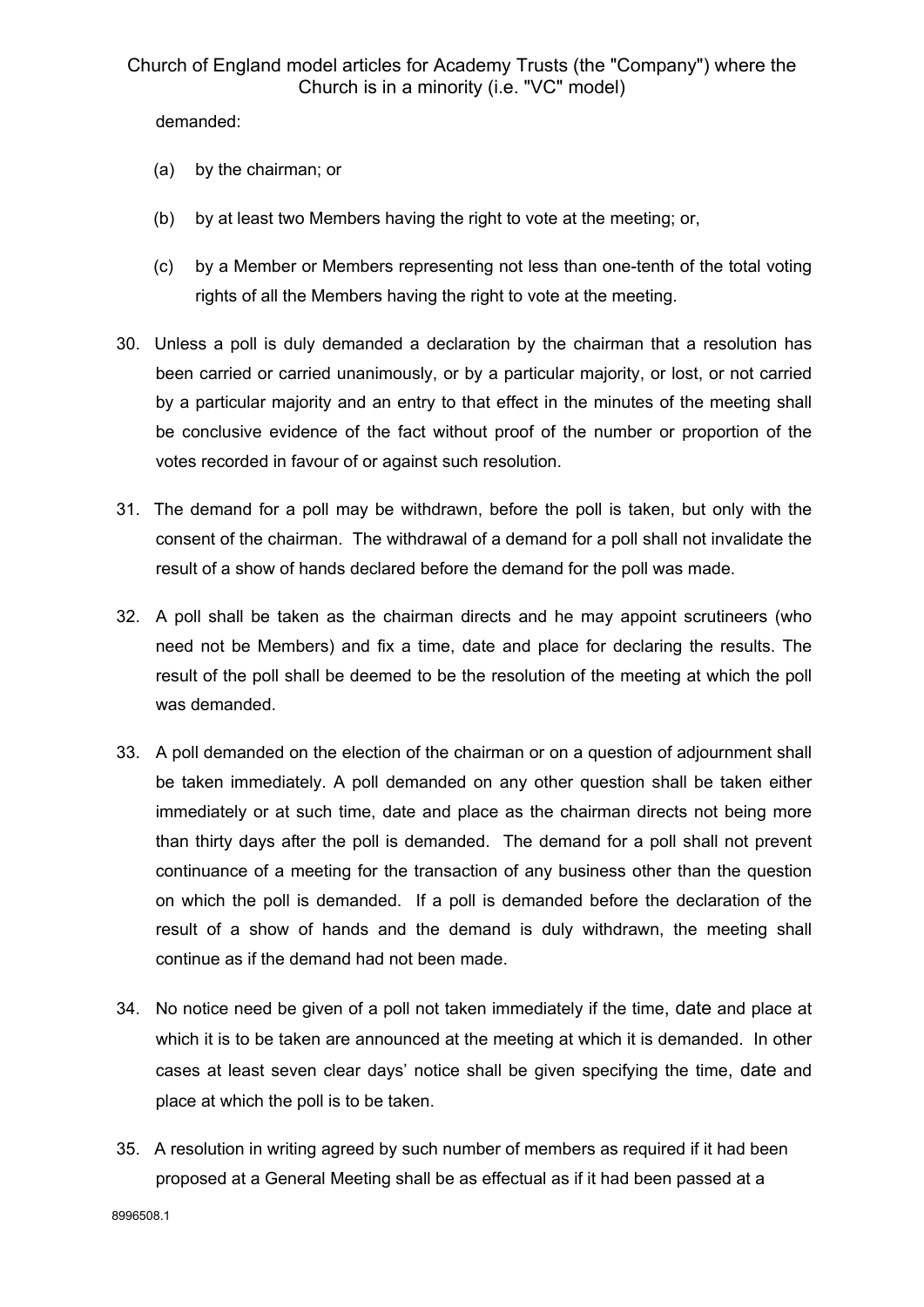General Meeting duly convened and held provided that a copy of the proposed resolution has been sent to every Member. The resolution may consist of several instruments in the like form each agreed by one or more Members.

### **VOTES OF MEMBERS**

- 36. On the show of hands every Member present in person shall have one vote. On a poll every Member present in person or by proxy shall have one vote.
- 37. Not used.
- 38. No Member shall be entitled to vote at any General Meeting unless all moneys then payable by him to the Company have been paid.
- 39. No objections shall be raised to the qualification of any person to vote at any General Meeting except at the meeting or adjourned meeting at which the vote objected to is tendered, and every vote not disallowed at the meeting shall be valid. Any objection made in due time shall be referred to the chairman whose decision shall be final and conclusive.
- 40. An instrument appointing a proxy shall be in writing, signed by or on behalf of the appointer and shall be in the following form (or in a form as near thereto as circumstances allow or in any other form which is usual or which the Directors may approve) -

"I/We, …….., of ………, being a Member/Members of the above named Company, hereby appoint …… of ……, or in his absence, …….. of ……. as my/our proxy to attend, speak and vote in my/our name[s] and on my/our behalf at the Annual General Meeting/ General Meeting of the Company to be held on …..20[ ], and at any adjournment thereof.

Signed on ….. 20[ ]"

 41. Where it is desired to afford Members an opportunity of instructing the proxy how he shall act the instrument appointing a proxy shall be in the following form (or in a form as near thereto as circumstances allow or in any other form which is usual or which the Directors may approve) -

> "I/We, ……., of ……., being a Member/Members of the above-named Company, hereby appoint .... of ......., or in his absence, ..... of ......, as my/our proxy to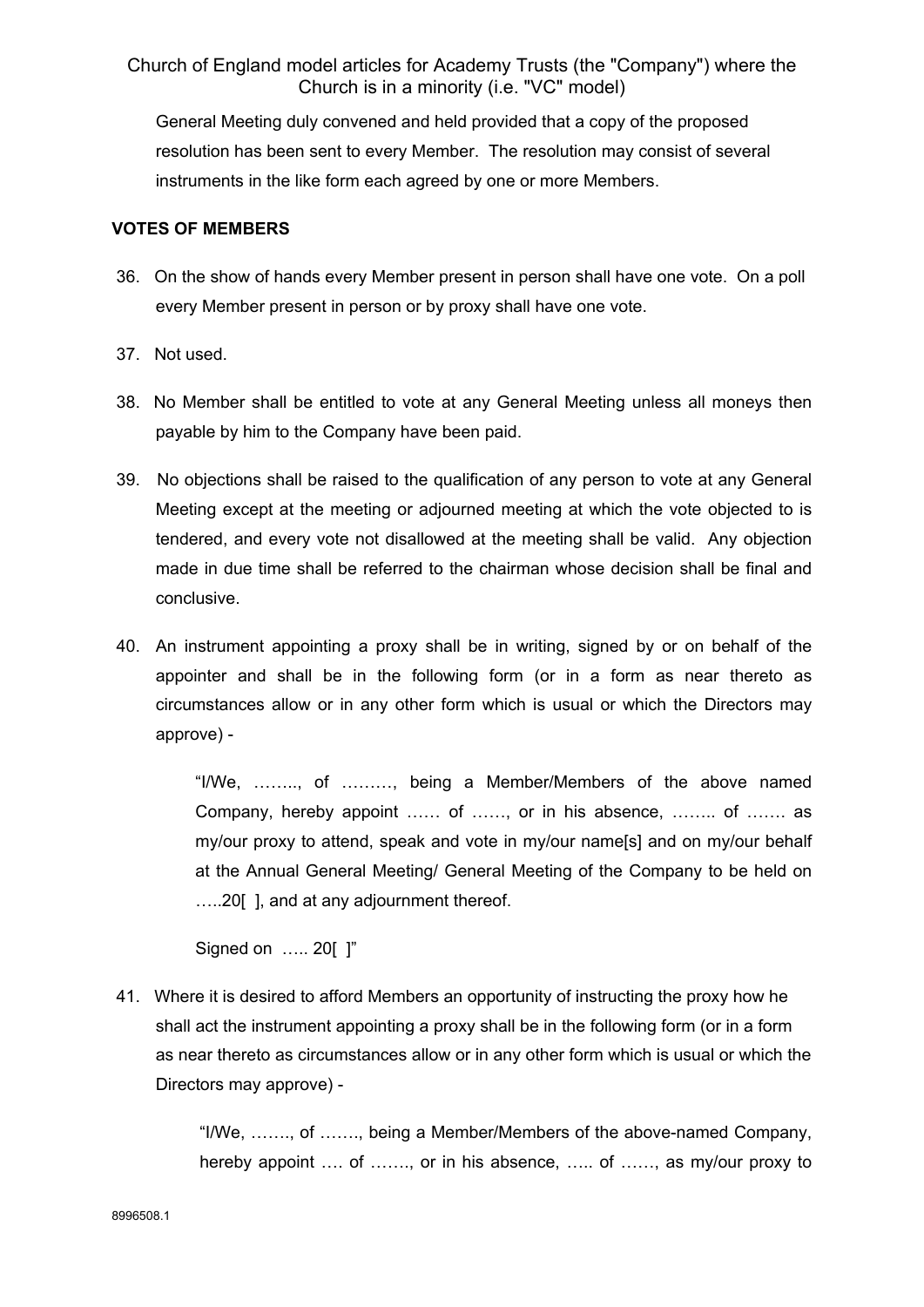> attend, speak and vote in my/our name[s] and on my/our behalf at the Annual General Meeting/ General Meeting of the Company, to be held on …. 20[ ], and at any adjournment thereof.

This form is to be used in respect of the resolutions mentioned below as follows:

Resolution No. 1 \*for \* against

Resolution No. 2 \*for \* against.

\* Strike out whichever is not desired.

Unless otherwise instructed, the proxy may vote as he thinks fit or abstain from voting,

Signed on .... 20[ ]"

- 42. The instrument appointing a proxy and any authority under which it is signed or a copy of such authority certified by a notary or in some other way approved by the Members may:
	- (a) be deposited at the office or at such other place within the United Kingdom as is specified in the notice convening the meeting or in any instrument of proxy sent out by the Company in relation to the meeting not less than 48 hours before the time for holding the meeting or adjourned meeting at which the person named in the instrument proposes to vote, or
	- (b) in the case of a poll taken more than 48 hours after it is demanded, be deposited as aforesaid after the poll has been demanded and not less than 24 hours before the time appointed for the taking of the poll; or
	- (c) where the poll is not taken forthwith but is taken not more than 48 hours after it was demanded, be delivered at the meeting at which the poll was demanded to the chairman or to the Clerk or to any Director,

and an instrument of proxy which is not deposited or delivered in a manner so permitted shall be invalid.

43. A vote given or poll demanded by proxy or by the duly authorised representative of a corporation shall be valid notwithstanding the previous determination of the authority of the person voting or demanding a poll unless notice of the determination was received by the Company at the office or at such other place at which the instrument of proxy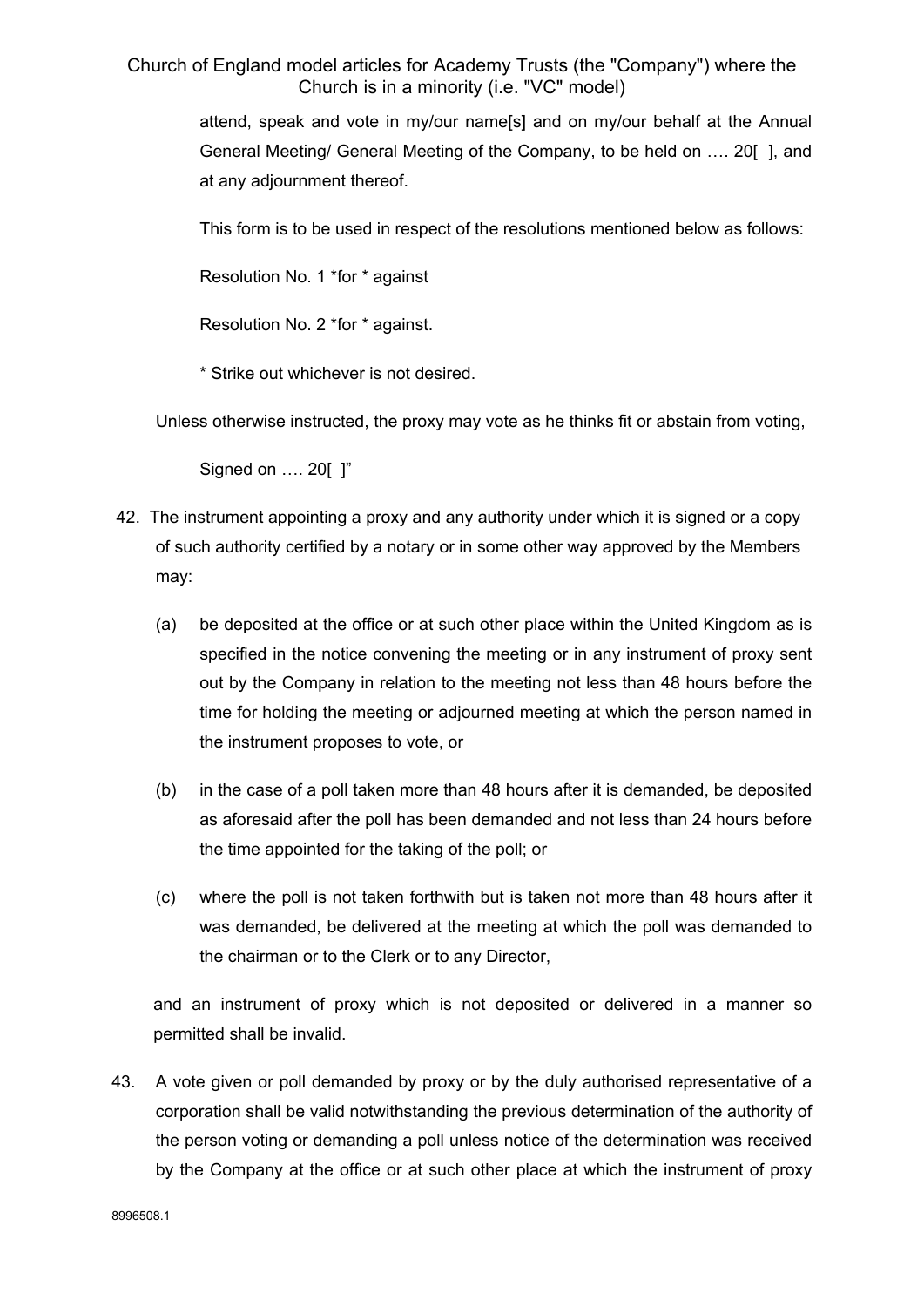was duly deposited before the commencement of the meeting or adjourned meeting at which the vote given or the poll demanded or (or in the case of a poll taken otherwise than on the same day as the meeting or adjourned meeting) the time appointed for taking the poll.

44. Any organisation which is a Member of the Company may by resolution of its board of directors or other governing body authorise such person as it thinks fit to act as its representative at any meeting of the Company, and the person so authorised shall be entitled to exercise the same powers on behalf of the organisation which he represents as that organisation could exercise if it were an individual Member of the Company.

## **DIRECTORS**

- 45. The number of Directors shall be not less than five, but (unless otherwise determined by ordinary resolution) shall not be subject to any maximum.
- 45A. All Directors upon their appointment or election and before exercising any duties as a Director shall give a written undertaking to the Trustees, the Members and Oxford Diocesan Board of Education to uphold the Object of the Company.
	- 46. Subject to Articles 48-49 and 53, the Company shall have the following Directors:
		- (a) No fewer than five Directors, appointed under Articles 50 and 50A combined
		- (b) A minimum of 2 Parent Directors elected or appointed under Articles 53-56 in the event that no Local Governing Bodies are established under Article 100(a) or if no provision is made, or is planned, for at least 2 Parent Local Governors on each established Local Governing Body pursuant to Article 101A.
	- 47. The Company may also have any Co-opted Director appointed under Article 58.
	- 48. The first Directors shall be those persons named in the statement delivered pursuant to sections 9 and 12 of the Companies Act 2006.
	- 49. Future Directors shall be appointed or elected, as the case may be, under these Articles. Where it is not possible for such a Director to be appointed or elected due to the fact that an Academy has not yet been established, then the relevant Article or part thereof shall not apply.

## **APPOINTMENT OF DIRECTORS**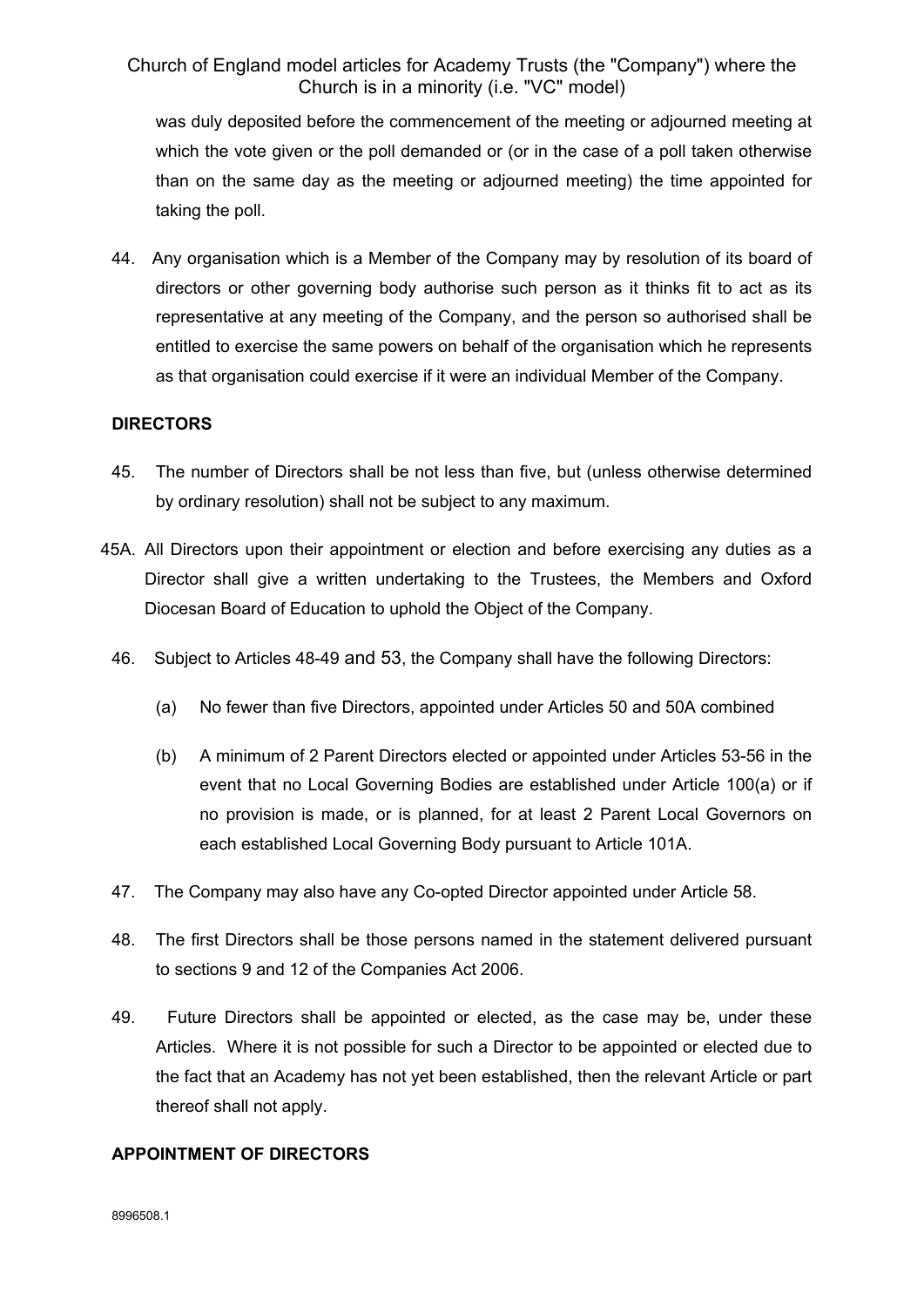- 50. The Members shall appoint by ordinary resolution up to seven Directors.
- 50A. The Oxford Diocesan Board of Education shall appoint up to four Directors.
- 50B. The total number of Directors including the Chief Executive Officer if they so choose to act as Director under Article 57 who are employees of the Company shall not exceed one third of the total number of Directors.
- 50C. In any circumstances where the Secretary of State is entitled to serve a warning notice under the Relevant Funding Agreement or in the opinion of the Oxford Diocesan Board of Education the standards or the ethos of any Church of England Academy have fallen unacceptably low then the Oxford Diocesan Board of Education may stipulate that one or more additional Directors nominated by it shall be appointed to the board of the Company and may take the number of church directors above 25%.
- 50D. Where the relevant Church of England Academy has improved and is no longer eligible for a warning notice or is no longer ineffective following an inspection under s48 of the Education Act 2005, the Company may remove the additional directors appointed under Article 50C having first consulted the Oxford Diocesan Board of Education.
- 51. Not used.
- 52. Not used.

#### **PARENT DIRECTORS**

- 53. In circumstances where the Directors have not appointed Local Governing Bodies in respect of the Academies as envisaged in Article 100(a) or if no provision is made for at least 2 Parent Local Governors on each established Local Governing Body pursuant to Article 101A there shall be a minimum of two Parent Directors and otherwise such number as the Members shall decide who shall be appointed or elected in accordance with Articles 54 - 56.
- 54. Parent Directors and Parent Local Governors shall be elected or, if the number of parents, or individuals exercising parental responsibility, standing for election is less than the number of vacancies, appointed (in accordance with the terms of reference determined by the Directors from time to time). The elected or appointed Parent Directors must be a parent, or an individual exercising parental responsibility, of a registered pupil at one or more of the Academies at the time when he is elected or appointed. The elected (or, if the number of parents or individuals exercising parental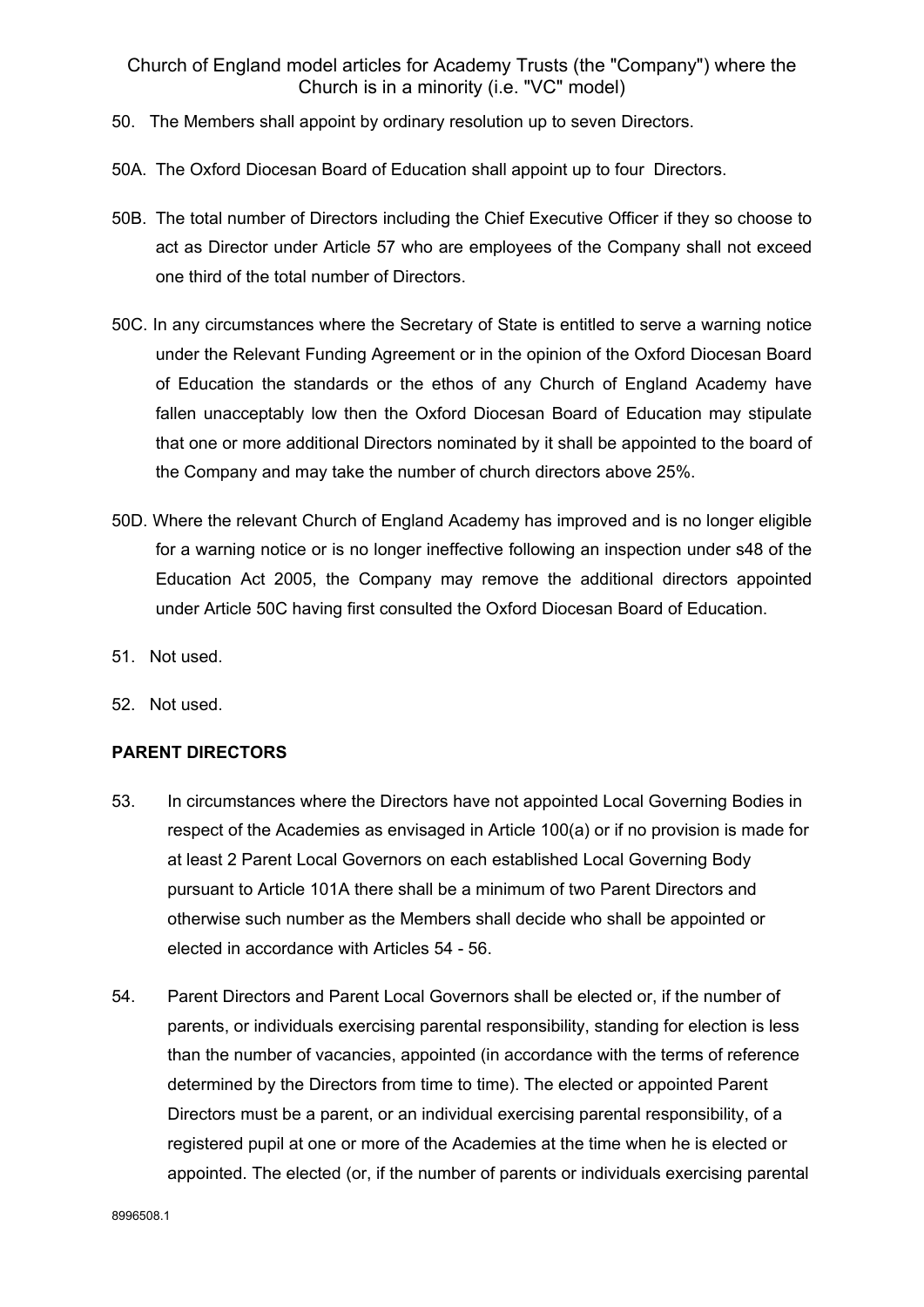responsibility standing for election is less than the number of vacancies, appointed) Parent Local Governors of the Local Governing Body must be a parent, or an individual exercising parental responsibility, of a registered pupil at one or more of the Academies overseen by the Local Governing Body at the time when he is elected or appointed.

- 54AA. In the case of 16-19 Academies, references to 'a parent, or an individual exercising parental responsibility, of a registered pupil at one or more of the Academies' in Article 54 shall be deemed to be references to 'a parent or an individual exercising parental responsibility of, a registered student at that 16-19 Academy' or, in circumstances where no parent, or an individual exercising parental responsibility, of a registered student at the 16-19 Academy is willing or able to act as a Parent Director or a Parent Local Governor, references to 'a parent, or an individual exercising parental responsibility, of a registered pupil at one or more of the Academies' shall be deemed to be references to 'a parent, or an individual exercising parental responsibility, of a child of above compulsory school age but not above the age of 19.
- 54A. The number of Parent Directors and Parent Local Governors required shall be made up by Parent Directors and Parent Local Governors appointed by the Directors if the number of parents, or individuals exercising parental responsibility, standing for election is less than the number of vacancies.
- 55. The Directors shall make all necessary arrangements for, and determine all other matters relating to, an election of the Parent Directors or Parent Local Governors, including any question of whether a person is a parent, or an individual exercising parental responsibility, of a registered pupil at one of the Academies. Any election of the Parent Directors or Parent Local Governors which is contested shall be held by secret ballot. For the purposes of any election of Parent Local Governors, any parent, or an individual exercising parental responsibility, of a registered pupil at the Academies overseen by the Local Governing Body shall be eligible to vote.
- 56. In appointing a Parent Director or Parent Local Governor the Directors shall appoint a person who is the parent, or an individual exercising parental responsibility, of a registered pupil at an Academy as described in Articles 54 and 54AA; or where the Directors are exercising their power to appoint a Parent Director or Parent Local Governor and it is not reasonably practical to appoint a parent, or an individual exercising parental responsibility, as described in Articles 54 and 54A, then the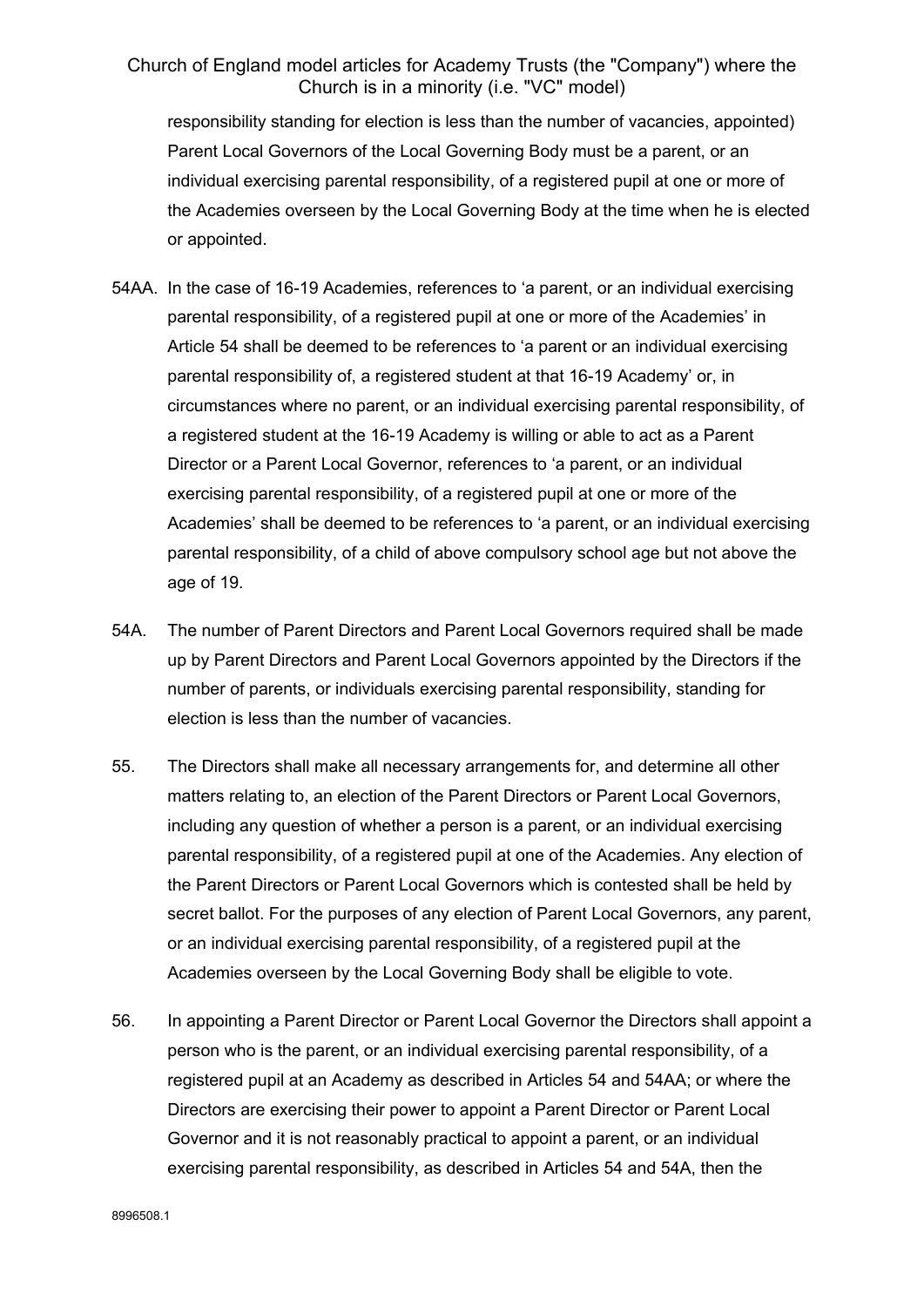Directors may appoint a person who is the parent, or an individual exercising parental responsibility, of a child within the age range of at least one of the Academies or, in the case of an appointment to a Local Governing Body, the age range of at least one of the Academies overseen by that Local Governing Body.

### **CHIEF EXECUTIVE OFFICER**

57. Providing that the Chief Executive Officer agrees so to act, the Members may by ordinary resolution appoint the Chief Executive Officer as a Director.

## **CO-OPTED DIRECTORS**

- 58. The Directors may appoint Co-opted Directors. A 'Co-opted Director' means a person who is appointed to be a Director by being Co-opted by Directors who have not themselves been so appointed. The Directors may not co-opt an employee of the Company as a Co-opted Director if thereby the number of Directors who are employees of the Company would exceed one third of the total number of Directors including the Chief Executive Officer to the extent he is a Director.
- 59 63. Not used.

## **TERM OF OFFICE**

64. The term of office for any Director shall be four years, save that this time limit shall not apply to any post which is held ex-officio. Subject to remaining eligible to be a particular type of Director, any Director may be re-appointed or re-elected in General Meeting.

## **RESIGNATION AND REMOVAL**

- 65. A Director shall cease to hold office if he resigns his office by notice to the Company (but only if at least three Directors will remain in office when the notice of resignation is to take effect).
- 66. A Director shall cease to hold office if he is removed by the person or persons who appointed or elected him, or otherwise by ordinary resolution of the Members in accordance with the Companies Act 2006.
- 67. Where a Director resigns his office or is removed from office, the Director or, where he is removed from office, those removing him, shall give written notice thereof to the Clerk.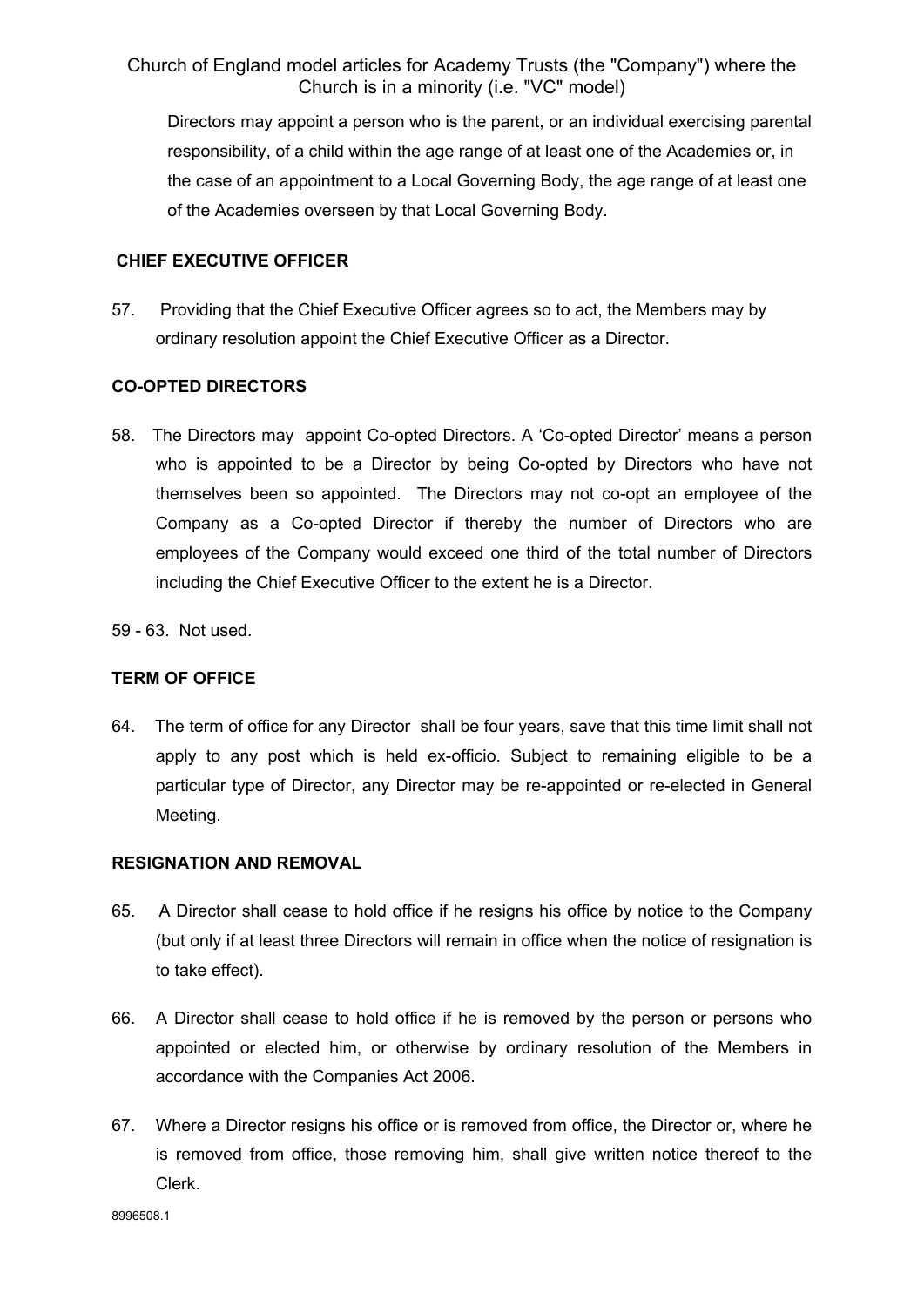## **DISQUALIFICATION OF DIRECTORS**

- 68. No person shall be qualified to be a Director unless he is aged 18 or over at the date of his election or appointment. No current pupil or current student of any Academy shall be a Director.
- 69. A Director shall cease to hold office if he becomes incapable by reason of illness or injury of managing or administering his own affairs.
- 70. A Director shall cease to hold office if he is absent without the permission of the Directors from all their meetings held within a period of six months and the Directors resolve that his office be vacated.
- 71. A person shall be disqualified from holding or continuing to hold office as a Director if:
	- (a) he has been declared bankrupt and/or his estate has been seized from his possession for the benefit of his creditors and the declaration or seizure has not been discharged, annulled or reduced; or
	- (b) he is the subject of a bankruptcy restrictions order or an interim order.
- 72. A person shall be disqualified from holding or continuing to hold office as a Director at any time when he is subject to a disqualification order or a disqualification undertaking under the Company Directors Disqualification Act 1986 or to an order made under section 429(2)(b) of the Insolvency Act 1986 (failure to pay under county court administration order).
- 73. A Director shall cease to hold office if he ceases to be a Director by virtue of any provision in the Companies Act 2006 or is disqualified from acting as a trustee by virtue of section 178 of the Charities Act 2011 (or any statutory re-enactment or modification of that provision).
- 74. A person shall be disqualified from holding or continuing to hold office as a Director if he has been removed from the office of director or trustee for a charity by an order made by the Charity Commission or the High Court on the grounds of any misconduct or mismanagement in the administration of the charity for which he was responsible or to which he was privy, or which he by his conduct contributed to or facilitated.
- 75. A person shall be disqualified from holding or continuing to hold office as a Director or a member of a Local Governing Body if he fails to uphold the company objects.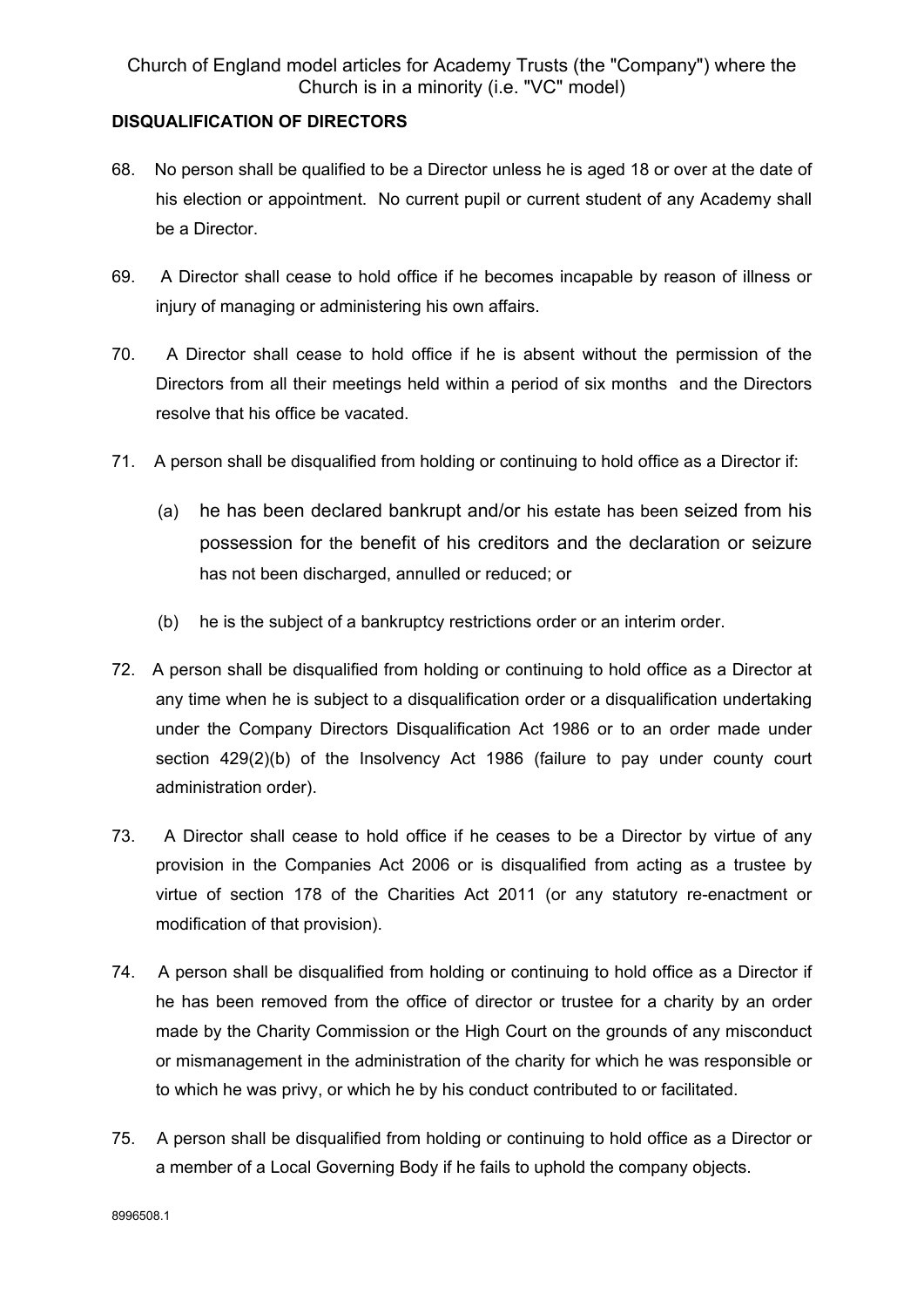- 76 Not used.
- 77. A person shall be disqualified from holding or continuing to hold office as a Director where he has, at any time, been convicted of any criminal offence, excluding any that have been spent under the Rehabilitation of Offenders Act 1974 as amended, and excluding any offence for which the maximum sentence is a fine or a lesser sentence except where a person has been convicted of any offence which falls under section 178 of the Charities Act 2011.
- 78. After the first Academy has opened, a person shall be disqualified from holding or continuing to hold office as a Director if he has not provided to the chairman of the Directors, by the date of the Director's appointment or as soon as practicable thereafter, a disclosure and barring service certificate (previously known as a criminal records certificate) at an enhanced disclosure level under section 113B of the Police Act 1997. In the event that the certificate discloses any information which would in the opinion of either the chairman or the Chief Executive Officer confirm their unsuitability to work with children that person shall be disqualified. If a dispute arises as to whether a person shall be disqualified, a referral shall be made to the Secretary of State to determine the matter. The determination of the Secretary of State shall be final*.*
- 79. Where, by virtue of these Articles a person becomes disqualified from holding, or continuing to hold office as a Director; and he is, or is proposed, to become such a Director, he shall upon becoming so disqualified give written notice of that fact to the Clerk.
- 80. Articles 68 to 75, Articles 77 to 79 and Articles 97 to 98B also apply to any member of any committee of the Directors, including a Local Governing Body, who is not a Director.

## **CLERK TO THE DIRECTORS**

81. The Clerk shall be appointed by the Directors for such term, at such remuneration and upon such conditions as they may think fit; and any Clerk so appointed may be removed by them. The Clerk shall not be a Director, or the Chief Executive Officer or a Principal. Notwithstanding this Article, the Directors may, where the Clerk fails to attend a meeting of theirs, appoint any one of their number or any other person to act as Clerk for the purposes of that meeting. The Clerk may, but need not, be the appointed company secretary of the Company.

#### **CHAIRMAN AND VICE-CHAIRMAN OF THE DIRECTORS**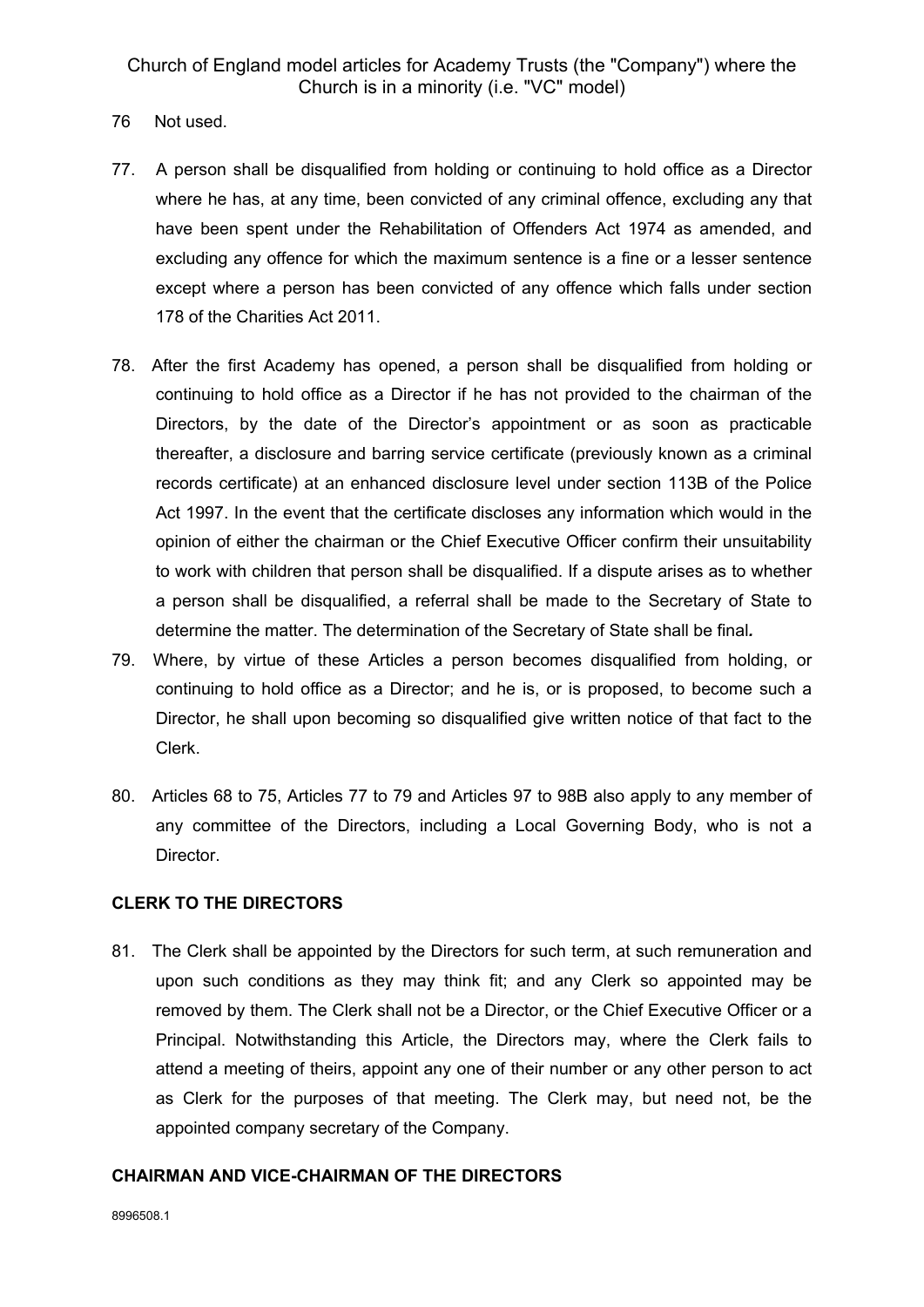- 82. The Directors shall for each school year elect a chairman and a vice-chairman from among their number. A Director who is employed by the Company shall not be eligible for election as chairman or vice-chairman.
- 83. Subject to Article 84, the chairman or vice-chairman shall hold office as such until his successor has been elected in accordance with Article 85.
- 84. The chairman or vice-chairman may at any time resign his office by giving notice in writing to the Clerk. The chairman or vice-chairman shall cease to hold office if:
	- (a) he ceases to be a Director;
	- (b) he is employed by the Company;
	- (c) he is removed from office in accordance with these Articles; or
	- (d) in the case of the vice-chairman, he is elected in accordance with these Articles to fill a vacancy in the office of chairman.
- 85. Where by reason of any of the matters referred to in Article 84, a vacancy arises in the office of chairman or vice-chairman, the Directors shall at their next meeting elect one of their number to fill that vacancy.
- 86. Where the chairman is absent from any meeting or there is at the time a vacancy in the office of the chairman, the vice-chairman shall act as the chair for the purposes of the meeting.

## 87-89 Not used

- 90. The Directors may remove the chairman or vice-chairman from office in accordance with these Articles.
- 91. A resolution to remove the chairman or vice-chairman from office which is passed at a meeting of the Directors shall not have effect unless:
	- (i) it is confirmed by a resolution passed at a second meeting of the Directors held not less than fourteen days after the first meeting; and
	- (ii) the matter of the chairman's or vice-chairman's removal from office is specified as an item of business on the agenda for each of those meetings.
- 8996508.1 92. Before the Directors resolve at the relevant meeting on whether to confirm the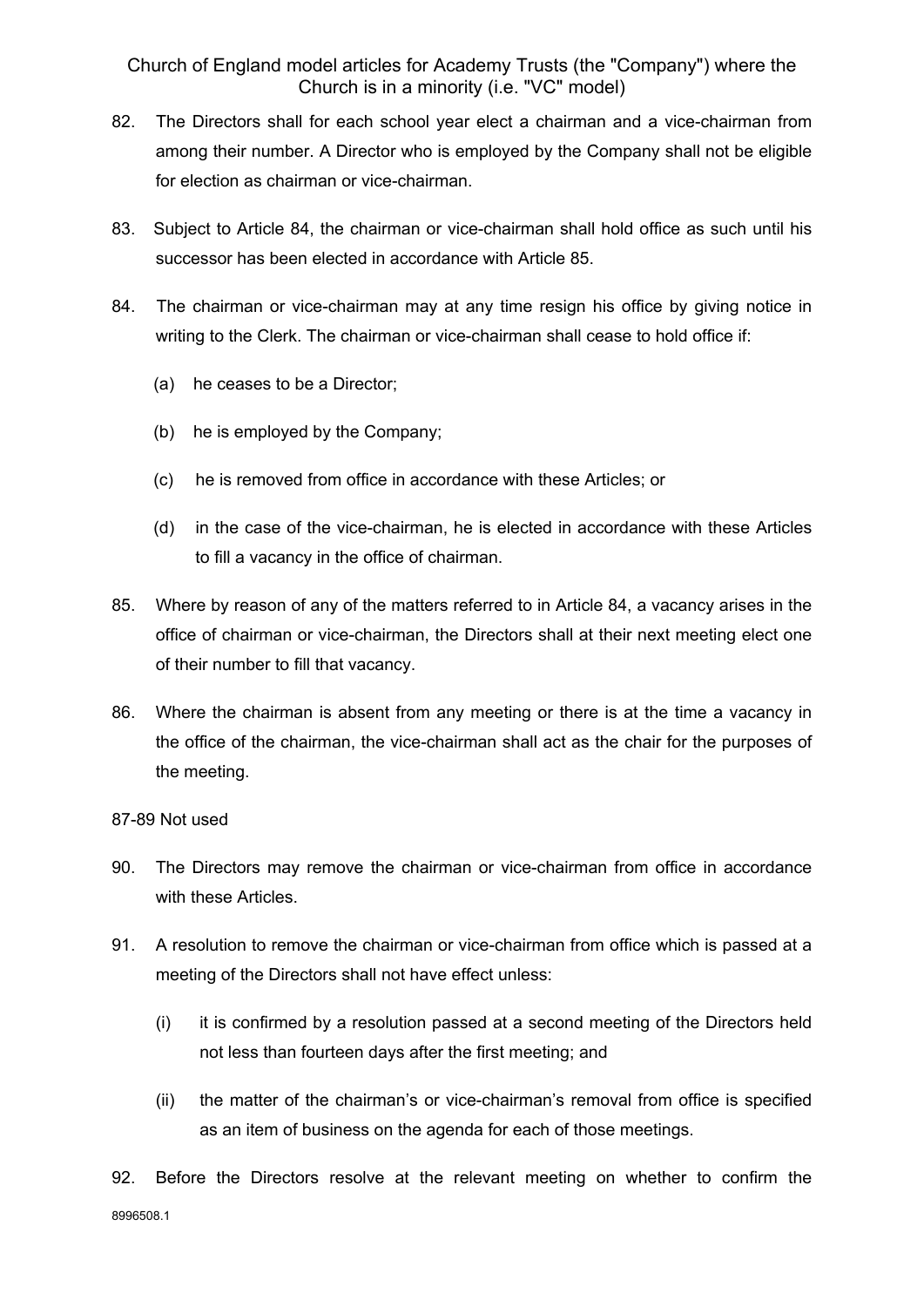resolution to remove the chairman or vice-chairman from office, the Director or Directors proposing his removal shall at that meeting state their reasons for doing so and the chairman or vice-chairman shall be given an opportunity to make a statement in response.

#### **POWERS OF DIRECTORS**

- 93. Subject to provisions of the Companies Act 2006, the Articles and to any directions of the Members given by special resolution, the business of the Company shall be managed by the Directors who may exercise all the powers of the Company. No alteration of the Articles and no such direction shall invalidate any prior act of the Directors which would have been valid if that alteration had not been made or that direction had not been given. The powers given by this Article shall not be limited by any special power given to the Directors by the Articles and a meeting of Directors at which a quorum is present may exercise all the powers exercisable by the Directors.
- 94. In addition to all powers hereby expressly conferred upon them and without detracting from the generality of their powers under the Articles the Directors shall have the following powers, namely:
	- (a) to expend the funds of the Company in such manner as they shall consider most beneficial for the achievement of the Object and to invest in the name of the Company such part of the funds as they may see fit and to direct the sale or transposition of any such investments and to expend the proceeds of any such sale in furtherance of the Object;
	- (b) to enter into contracts on behalf of the Company.
- 95. In the exercise of their powers and functions, the Directors may consider any advice given by the Chief Executive Officer (to the extent that he is not a Director) and any other executive officer.
- 96. Any bank account in which any money of the Company is deposited shall be operated by the Directors in the name of the Company. All cheques and orders for the payment of money from such an account shall be signed by at least two signatories authorised by the Directors.

#### **DIRECTORS' AND MEMBERS' CONFLICTS OF INTEREST**

97. Any Director who has or can have any direct or indirect duty or personal interest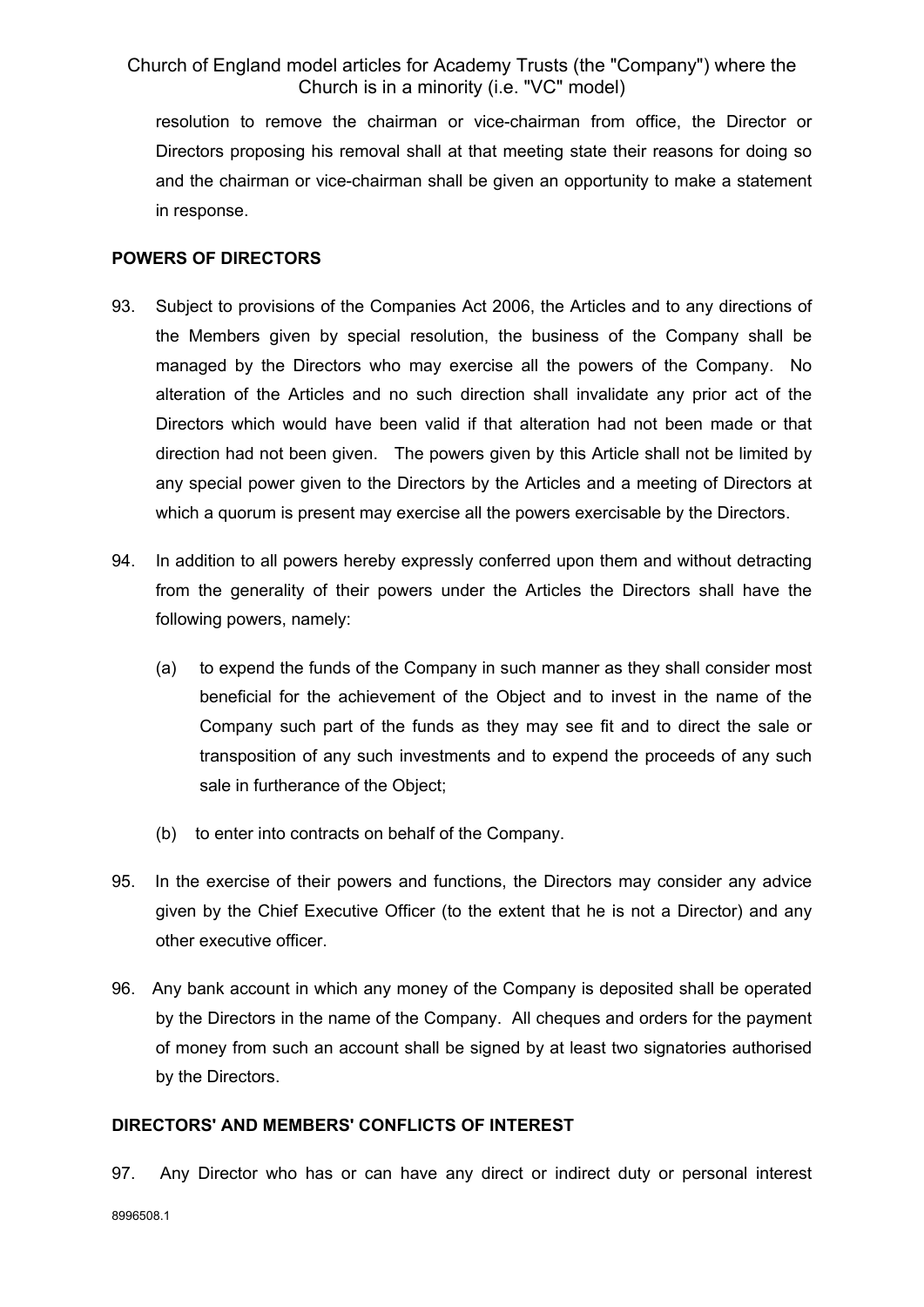(including but not limited to any Personal Financial Interest) which conflicts or may conflict with his duties as a Director shall disclose that fact to the Directors as soon as he becomes aware of it. A Director must absent himself from any discussions of the Directors in which it is possible that a conflict will arise between his duty to act solely in the interests of the Company (including fulfilling its charitable objects) and any duty or personal interest (including but not limited to any Personal Financial Interest).

- 98. For the purpose of Article 97, a Director has a Personal Financial Interest if that interest is in respect of the employment or remuneration of, or the provision of any other benefit to, that Director as permitted by and as defined by Articles 6.5 - 6.9.
- 98A. The Oxford Diocesan Board of Education shall not be deemed to have a conflict of loyalty or interest arising from its connection with the Church of England or its duty and functions under the Measure and no director appointed by them shall be deemed to have a conflict of loyalty arising from that appointment.
- 98B. If otherwise than a set out in Article 98A a conflict of interests arises for a director because of a duty of loyalty owed to another organisation or person and the conflict is not authorised by virtue of any other provision in the articles, the unconflicted directors may authorise such a conflict of interests where the following conditions apply:
	- (a) the conflicted director is absent from the part of the meeting at which there is discussion of any arrangement or transaction affecting that other organisation or person;
	- (b) the conflicted director does not vote on any such matter and is not to be counted when considering whether a quorum of directors is present at the meeting; and
	- (c) the unconflicted directors consider it is in the interests of the charity to authorise the conflict of interests in the circumstances applying.

In this article a conflict of interests arising because of a duty of loyalty owed to another organisation or person only refers to such a conflict which does not involve a direct or indirect benefit of any nature to a director or to a connected person.

## **MINUTES OF DIRECTORS' MEETINGS**

99. The minutes of the proceedings of a meeting of the Directors shall be drawn up and entered into a book kept for the purpose by the person acting as Clerk for the purposes of the meeting; and shall be signed (subject to the approval of the Directors)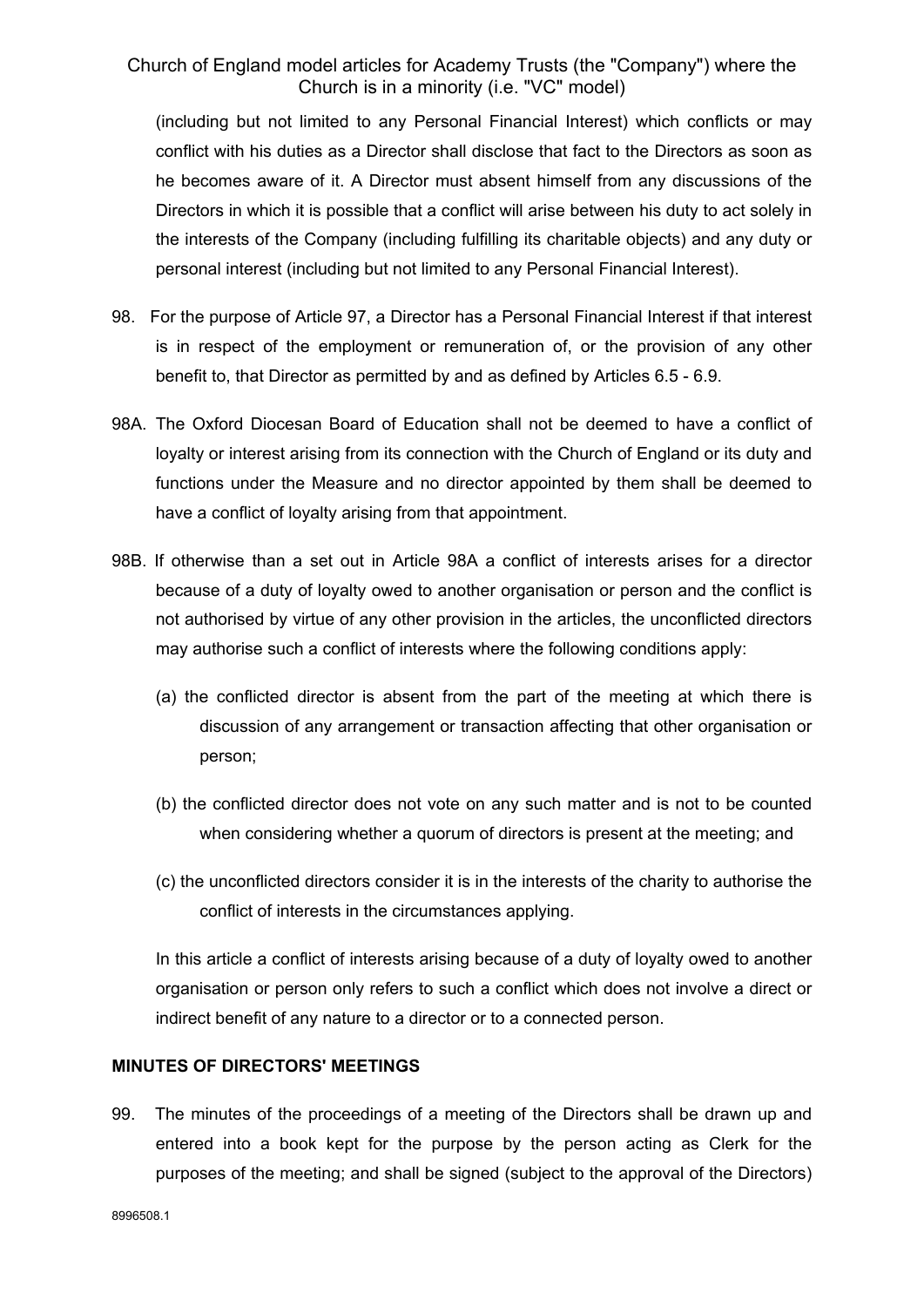at the same or next subsequent meeting by the person acting as chairman thereof.

## **COMMITTEES**

- 100. Subject to these Articles, the Directors:
	- (a) shall appoint committees to be known as Local Governing Bodies for each Academy (and the same Local Governing Body may be appointed for more than one Academy; and
	- (b) may establish any other committee.
- 101. Subject to these Articles, the constitution, membership and proceedings of any committee shall be determined by the Directors. The establishment, terms of reference, constitution and membership of any committee of the Directors shall be reviewed at least once in every 12 months. The membership of any committee of the Directors may include persons who are not Directors, provided that (with the exception of the Local Governing Bodies) a majority of members of any such committee shall be Directors. Except in the case of a Local Governing Body,no vote on any matter shall be taken at a meeting of a committee of the Directors unless the majority of members of the committee present are Directors.
- 101A. The Directors shall ensure that any Local Governing Body shall include at least two Parent Local Governors*.*
- 101B. The Directors shall ensure that any Local Governing Body constituted:
	- (a) in respect of any Academy that had previously been a Voluntary Controlled School immediately prior to conversion to Academy status shall have up to 25% of its members appointed by the Directors with the written consent of the Oxford Diocesan Board of Education and that all its members shall sign an undertaking to the Oxford Diocesan Board of Education to uphold the objects of the company and to uphold the designated religious character of the said Academy.
	- (b) in respect of any Academy that had previously been a Voluntary Aided School immediately prior to conversion to Academy status shall have all its members (except elected parent and any staff members) appointed by the Directors with the written consent of the Oxford Diocesan Board of Education and that all its members shall sign an undertaking to the Oxford Diocesan Board of Education to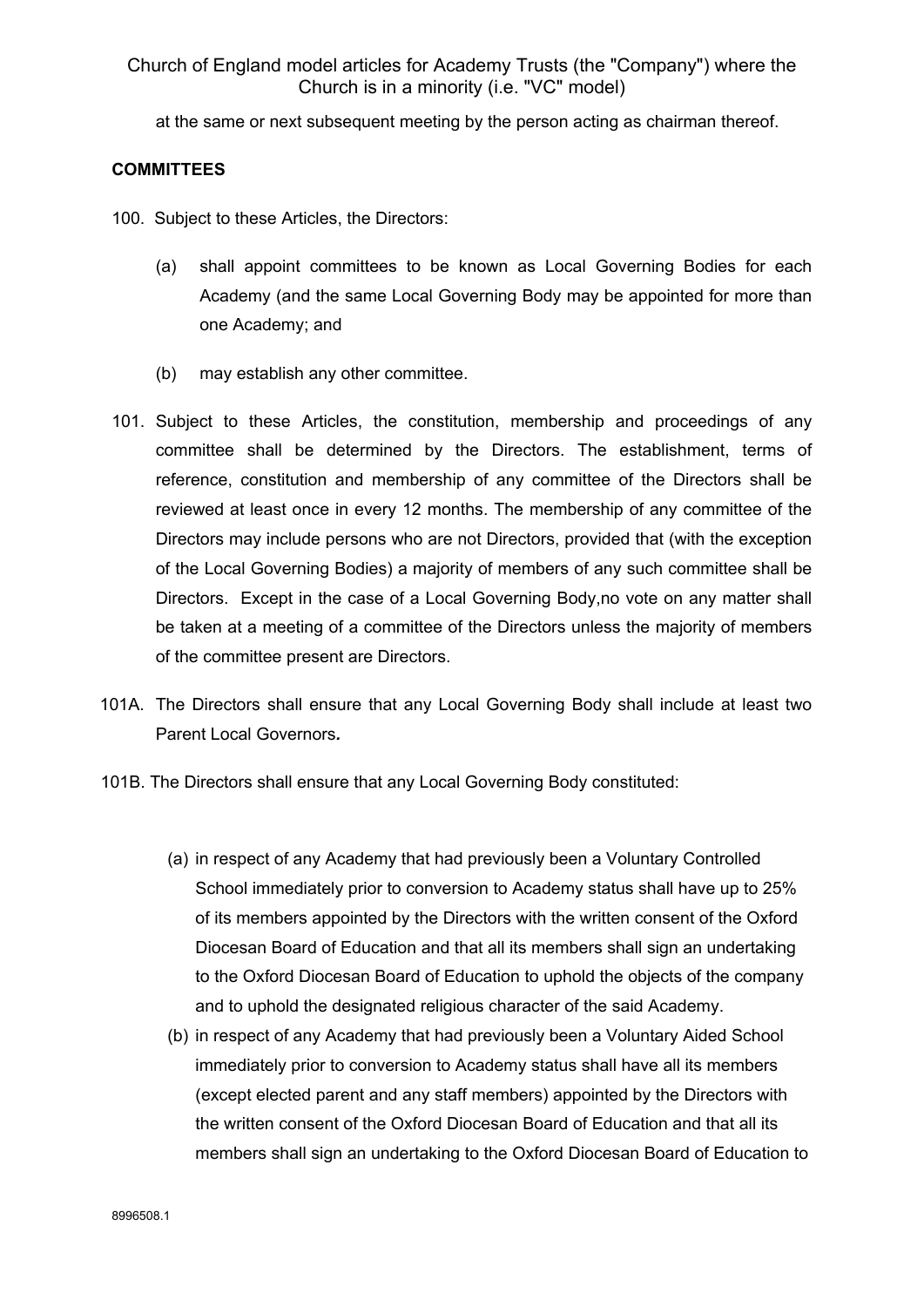uphold the objects of the company and to uphold the designated religious character of the said Academy.

- (c) in respect of any Academy falling under Article 4(a)(ii) is appointed by the Directors taking into account the needs of the Academy and the Directors shall recognise and support the individual ethos of the said Academy as a School not designated as having a religious character
- 102. Any power of delegation exercised under Article 105 in relation to the establishment of a Local Governing Body for an Academy shall be by way of Scheme of Delegation. The form of Scheme of Delegation may be amended by the Directors from time to time.
	- 103. All members of a Local Governing Body shall upon their appointment or election, and before exercising any duties as a member of the Local Governing Body, give a written undertaking to uphold the Object of the Company. If they refuse to give such an undertaking they shall immediately be disqualified from holding office*.*
	- 104. The functions, duties and proceedings of the Local Governing Bodies or committees shall be subject to regulations made by the Directors from time to time. Local Governing Bodies may also be established solely for the purpose of fulfilling an advisory function to the board of Directors.

## **DELEGATION**

- 105. The Directors may delegate any of their powers and functions (including the power to sub-delegate) to any Director, committee (including any Local Governing Body), the Chief Executive Officer, the Principals or any other holder of an executive office. Any such delegation shall be made in writing and subject to any conditions the Directors may impose, and may be revoked or altered.
- 105A. A Director, committee (including any Local Governing Body), the Chief Executive Officer or any other holder of an executive office to whom a power or function of the Directors is delegated under Article 105 may further sub-delegate those powers or functions (or any of them) to a further person. Where any power or function of the Directors is sub-delegated by any person to whom it has been delegated, that person must inform the Directors as soon as reasonably practicable which powers and functions have been further delegated and to whom, and any such sub-delegation shall be made subject to any conditions the Directors may impose, and may be revoked or altered by the Directors.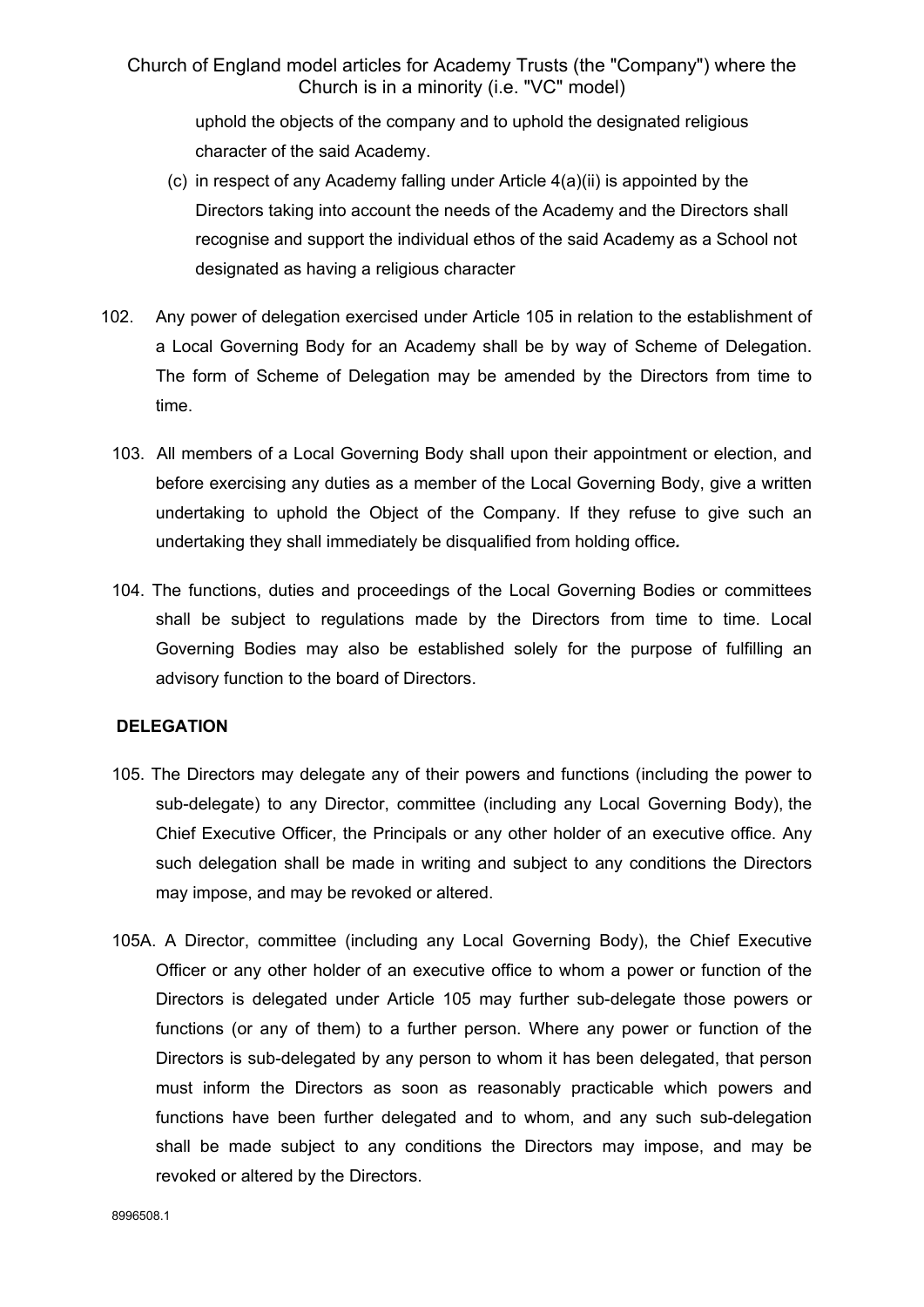106. Where any power or function of the Directors has been exercised by any committee (including any Local Governing Body) , any Director, the Chief Executive Officer or any other holder of an executive office, or a person to whom a power or function has been sub-delegated under Article 105A, that person or committee shall report to the Directors in respect of any action taken or decision made with respect to the exercise of that power or function at the meeting of the Directors immediately following the taking of the action or the making of the decision.

### **CHIEF EXECUTIVE OFFICER, PRINCIPALS AND STAFF**

- 107. The Directors, with the involvement of the Oxford Diocesan Board of Education and having made use of any relevant powers under section 124AA of the School Standards and Framework Act 1998 shall appoint the Chief Executive Officer. Subject to Article 105A the Directors may delegate such powers and functions as they consider are required by the Chief Executive Officer and Principals for the internal organisation, management and control of the Academies (including the implementation of all policies approved by the Directors and for the direction of the teaching and curriculum at the Academies).
- 107A.The Directors shall appoint the Principal of each Academy. In respect of the appointment of the Principal of any Academy that had immediately prior to conversion been a Voluntary Controlled or Voluntary Aided school as defined by the Education Acts the Directors may only appoint with the involvement and consent of the Oxford Diocesan Board of Education and having made use of their powers under section 124AA of the School Standards and Framework Act 1998.

#### **MEETINGS OF THE DIRECTORS**

- 108. Subject to these Articles, the Directors may regulate their proceedings as they think fit.
- 109. The Directors shall hold at least three meetings in every school year. Meetings of the Directors shall be convened by the Clerk. In exercising his functions under this Article the Clerk shall comply with any direction:
	- (a) given by the Directors; or
	- (b) given by the chairman of the Directors or, in his absence or where there is a vacancy in the office of chairman, the vice-chairman of the Directors, so far as such direction is not inconsistent with any direction given as mentioned in (a)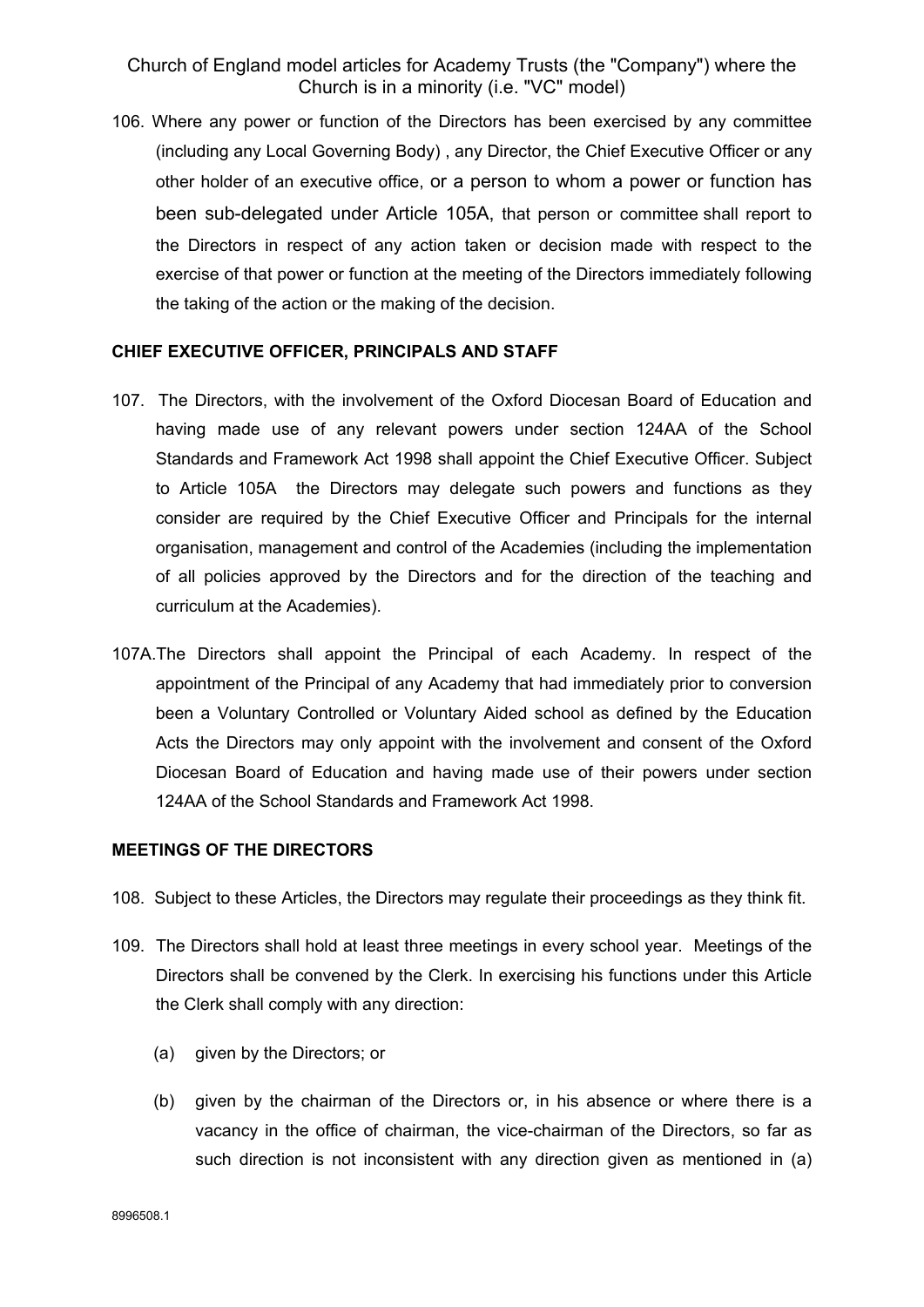above.

- 110. Any three Directors may, by notice in writing given to the Clerk, requisition a meeting of the Directors; and it shall be the duty of the Clerk to convene such a meeting as soon as is reasonably practicable.
- 111. Each Director shall be given at least seven clear days before the date of a meeting:
	- (i) notice in writing thereof, signed by the Clerk, and sent to each Director at the address provided by each Director from time to time; and
	- (ii) a copy of the agenda for the meeting,

provided that where the chairman or, in his absence or where there is a vacancy in the office of chairman, the vice-chairman, so determines on the ground that there are matters demanding urgent consideration, it shall be sufficient if the written notice of a meeting, and the copy of the agenda thereof are given within such shorter period as he directs.

- 112. The convening of a meeting and the proceedings conducted thereat shall not be invalidated by reason of any individual not having received written notice of the meeting or a copy of the agenda thereof.
- 113. A resolution to rescind or vary a resolution carried at a previous meeting of the Directors shall not be proposed at a meeting of the Directors unless the consideration of the rescission or variation of the previous resolution is a specific item of business on the agenda for that meeting.
- 114. A meeting of the Directors shall be terminated forthwith if:
	- (a) the Directors so resolve; or
	- (b) the number of Directors present ceases to constitute a quorum for a meeting of the Directors in accordance with Article 117, subject to Article 119.
- 115. Where in accordance with Article 114(b) a meeting is not held or is terminated before all the matters specified as items of business on the agenda for the meeting have been disposed of, a further meeting shall be convened by the Clerk as soon as is reasonably practicable, but in any event within seven days of the date on which the meeting was originally to be held or was so terminated.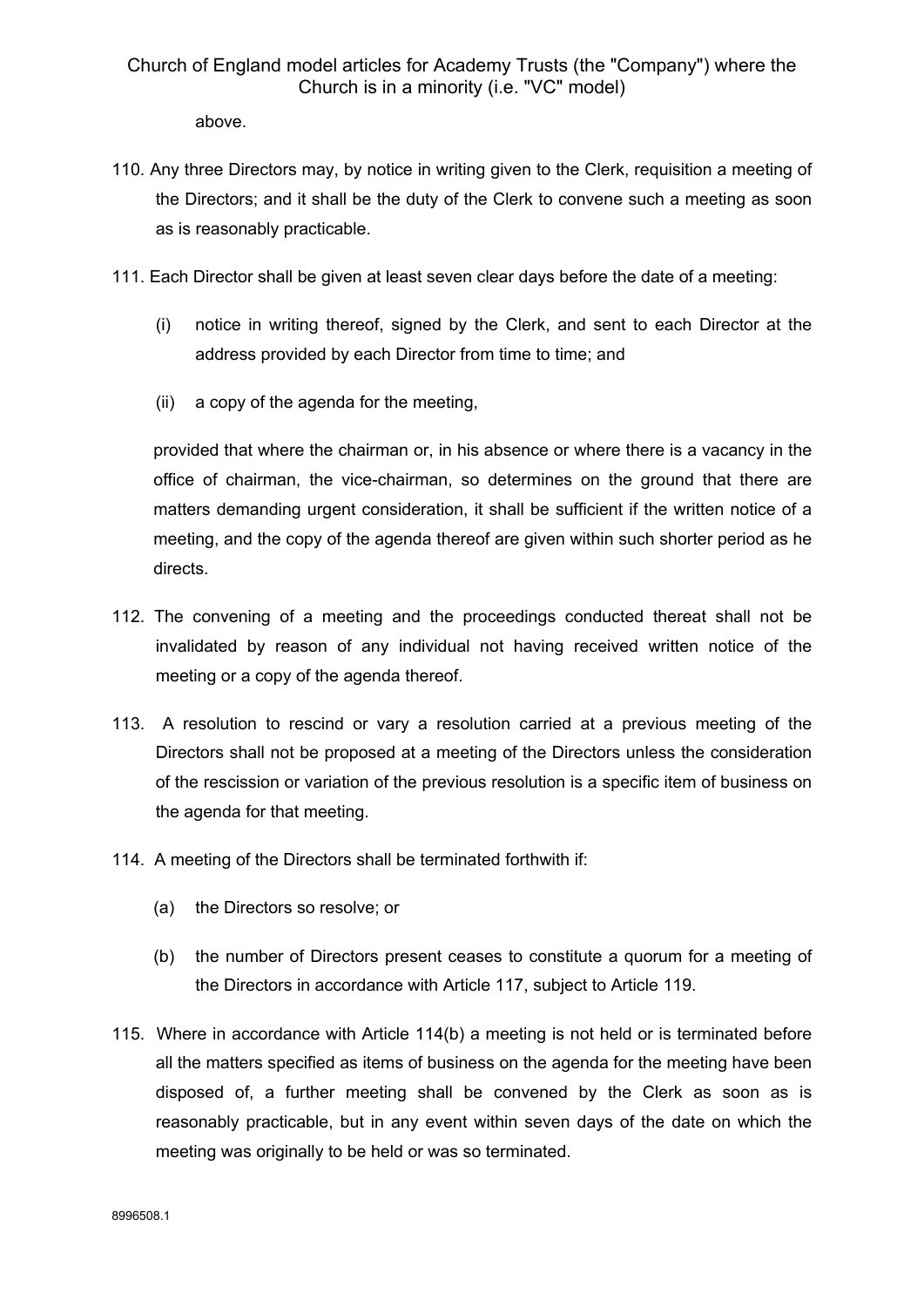- 116. Where the Directors resolve in accordance with Article 114(a) to adjourn a meeting before all the items of business on the agenda have been disposed of, the Directors shall before doing so determine the time and date at which a further meeting is to be held for the purposes of completing the consideration of those items, and they shall direct the Clerk to convene a meeting accordingly.
- 117. Subject to Article 119 the quorum for a meeting of the Directors, and any vote on any matter thereat, shall be any three Directors, or, where greater, any one third (rounded up to a whole number) of the total number of Directors holding office at the date of the meeting, who are in each case present at the meeting and entitled to vote on the matters to be resolved.
- 118. The Directors may act notwithstanding any vacancies in their number, but, if the numbers of Directors is less than the number fixed as the quorum, the continuing Directors may act only for the purpose of filling vacancies or of calling a General Meeting.
- 119. The quorum for the purposes of:
	- (i) any vote on the removal of a Director in accordance with Article 66; and
	- (ii) any vote on the removal of the chairman of the Directors in accordance with Articles 90 and 91,

shall be any two-thirds (rounded up to a whole number) of the persons who are at the time Directors present at the meeting and entitled to vote on those respective matters.

- 120. Subject to these Articles, every question to be decided at a meeting of the Directors shall be determined by a majority of the votes of the Directors present and voting on the question. Every Director shall have one vote.
- 121. Subject to Articles 117 119, where there is an equal division of votes, the chairman of the meeting shall have a casting vote in addition to any other vote he may have.
- 122. The proceedings of the Directors shall not be invalidated by
	- (a) any vacancy among their number; or
	- (b) any defect in the election, appointment or nomination of any Director.
- 123. A resolution in writing, signed by all the Directors entitled to receive notice of a meeting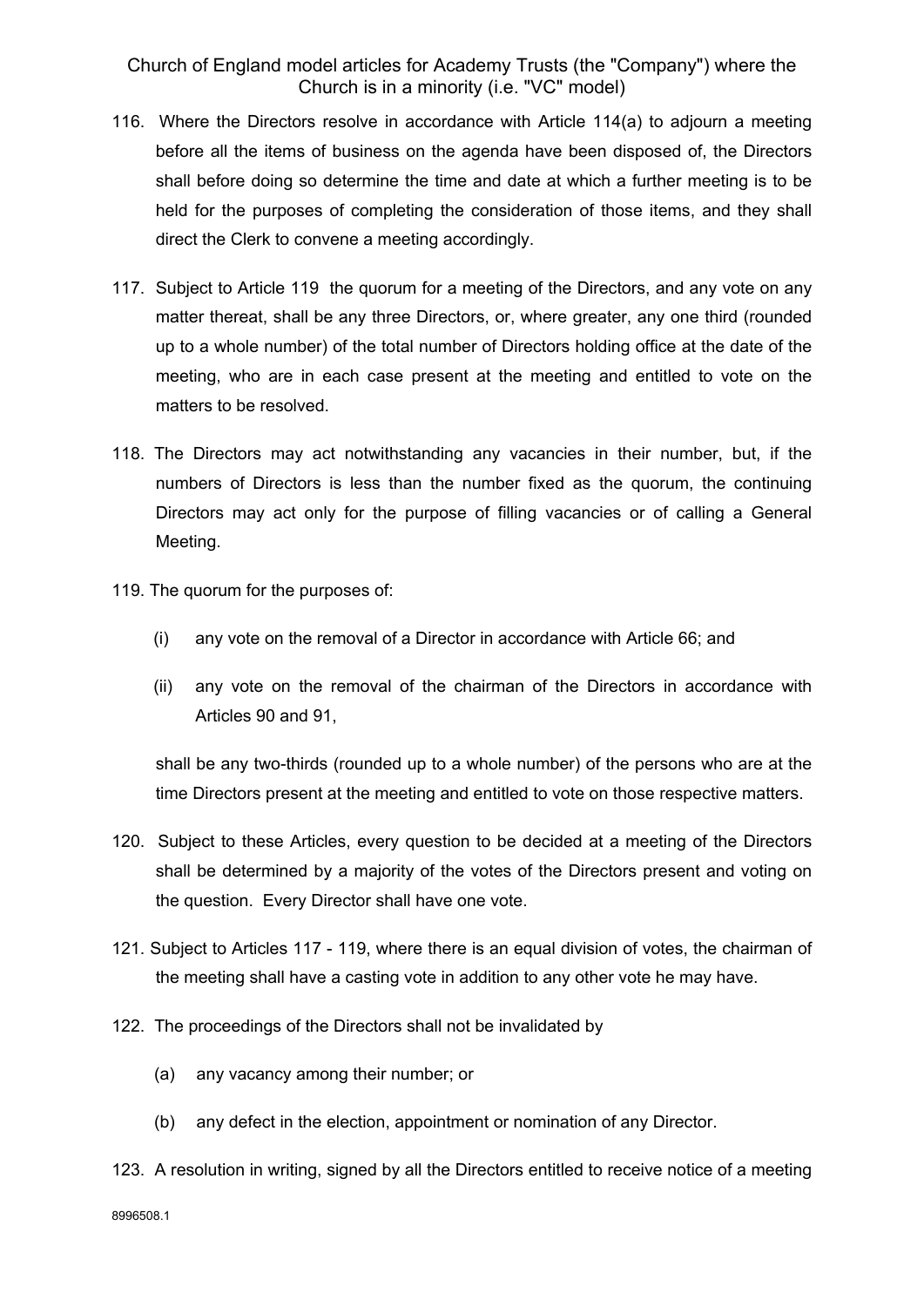of Directors or of a committee of Directors, shall be valid and effective as if it had been passed at a meeting of Directors or (as the case may be) a committee of Directors duly convened and held. Such a resolution may consist of several documents in the same form, each signed by one or more of the Directors.

- 124. Subject to Article 125, the Directors shall ensure that a copy of:
	- (a) the agenda for every meeting of the Directors;
	- (b) the draft minutes of every such meeting, if they have been approved by the person acting as chairman of that meeting;
	- (c) the signed minutes of every such meeting; and
	- (d) any report, document or other paper considered at any such meeting,

are, as soon as is reasonably practicable, made available at every Academy to persons wishing to inspect them.

- 125. There may be excluded from any item required to be made available in pursuance of Article 124, any material relating to:
	- (a) a named Teacher or other person employed, or proposed to be employed, at any Academy;
	- (b) a named pupil or named student at, or candidate for admission or referral to, any Academy; and
	- (c) any matter which, by reason of its nature, the Directors are satisfied should remain confidential.
- 126. Any Director shall be able to participate in meetings of the Directors by telephone or video conference provided that:
	- (a) he has given notice of his intention to do so detailing the telephone number on which he can be reached and/or appropriate details of the video conference suite from which he shall be taking part at the time of the meeting at least 48 hours before the meeting; and
	- (b) the Directors have access to the appropriate equipment.

8996508.1 If after all reasonable efforts it does not prove possible for the person to participate by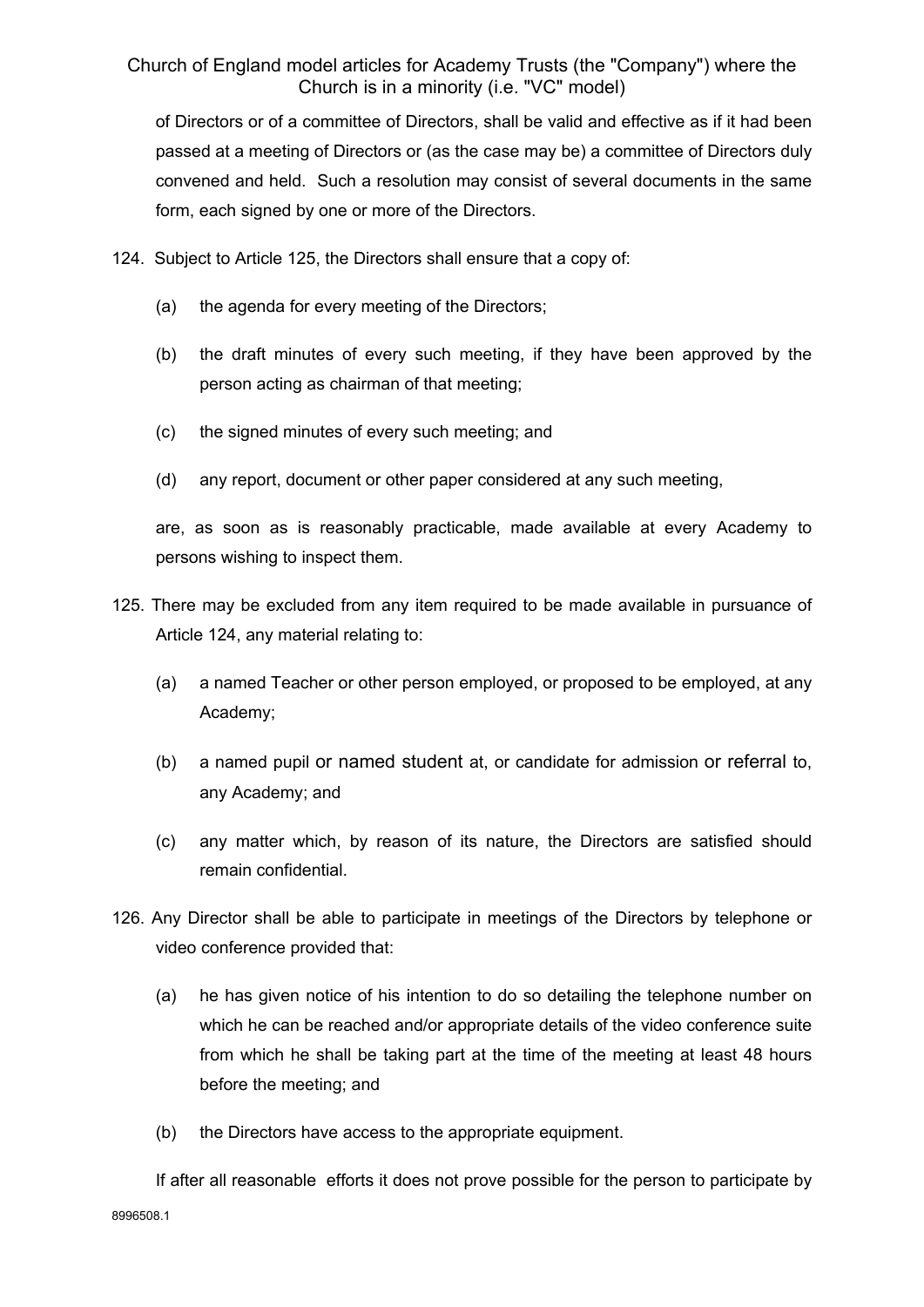telephone or video conference the meeting may still proceed with its business provided it is otherwise quorate.

### **PATRONS AND HONORARY OFFICERS**

127. The Directors may from time to time appoint any person whether or not a Member of the Company to be a patron of the Company or to hold any honorary office and may determine for what period he is to hold such office.

## **THE SEAL**

128. The seal, if any, shall only be used by the authority of the Directors or of a committee of Directors authorised by the Directors. The Directors may determine who shall sign any instrument to which the seal is affixed and unless otherwise so determined it shall be signed either by a Director and by the Clerk or by a second Director.

## **ACCOUNTS**

129. Accounts shall be prepared in accordance with the relevant statement of recommended practice published by the Charity Commission from time to time (the "Statement of Recommended Practice") as if the Company was a non-exempt charity and Parts 15 and 16 of the Companies Act 2006 and shall file these with the Secretary of State and the Principal Regulator by 31 December for each Academy Financial Year.

#### **ANNUAL REPORT**

130. The Directors shall prepare its Annual Report in accordance with the Statement of Recommended Practice as if the Company was a non-exempt charity and shall file these with the Secretary of State and the Principal Regulator by 31 December each Academy Financial Year.

#### **CONFIRMATION STATEMENT**

131. The Directors shall comply with their obligations under Part 24 of the Companies Act 2006 (or any statutory re-enactment or modification of that Act) with regard to the preparation of a confirmation statement to the Registrar of Companies and and will supply a copy of the confirmation statement to the Secretary of State and the Principal Regulator by 31 December each Academy Financial Year.

#### **NOTICES**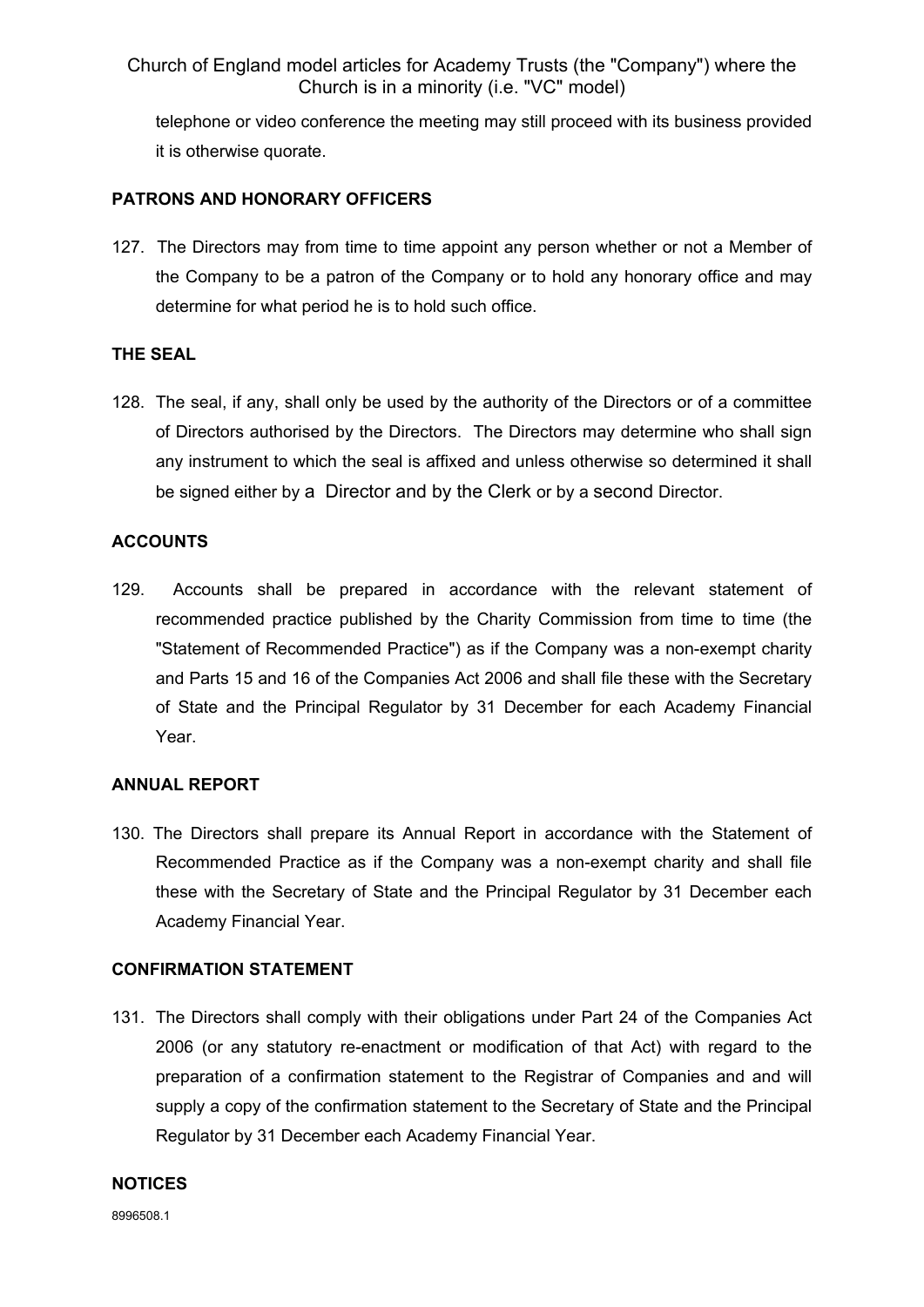- 132. Any notice to be given to or by any person pursuant to these Articles (other than a notice calling a meeting of the Directors) shall be in writing or shall be given using electronic communications to an address for the time being notified for that purpose to the person giving the notice. In these Articles, "address" in relation to electronic communications, includes a number or address used for the purposes of such communications.
- 133. A notice may be given by the Company to a Member either personally or by sending it by post in a prepaid envelope addressed to the Member at his registered address or by leaving it at that address or by giving it using electronic communications to an address for the time being notified to the Company by the Member. A Member whose registered address is not within the United Kingdom and who gives to the Company an address within the United Kingdom at which notices may be given to him, or an address to which notices may be sent using electronic communications, shall be entitled to have notices given to him at that address, but otherwise no such Member shall be entitled to receive any notice from the Company.
- 134. A Member present, either in person or by proxy, at any meeting of the Company shall be deemed to have received notice of the meeting and, where necessary, of the purposes for which it was called.
- 135. Proof that an envelope containing a notice was properly addressed, prepaid and posted shall be conclusive evidence that the notice was given. Proof that a notice contained in an electronic communication was sent in accordance with guidance issued by the Institute of Chartered Secretaries and Administrators shall be conclusive evidence that the notice was given. A notice shall be deemed to be given at the expiration of 48 hours after the envelope containing it was posted or, in the case of a notice contained in an electronic communication, at the expiration of 48 hours after the time it was sent.

#### **INDEMNITY**

136. Subject to the provisions of the Companies Act 2006 and Article 6.3 every Director or other officer or auditor of the Company shall be indemnified out of the assets of the Company against any liability incurred by him in that capacity in defending any proceedings, whether civil or criminal, in which judgment is given in favour or in which he is acquitted or in connection with any application in which relief is granted to him by the court from liability for negligence, default, breach of duty or breach of trust in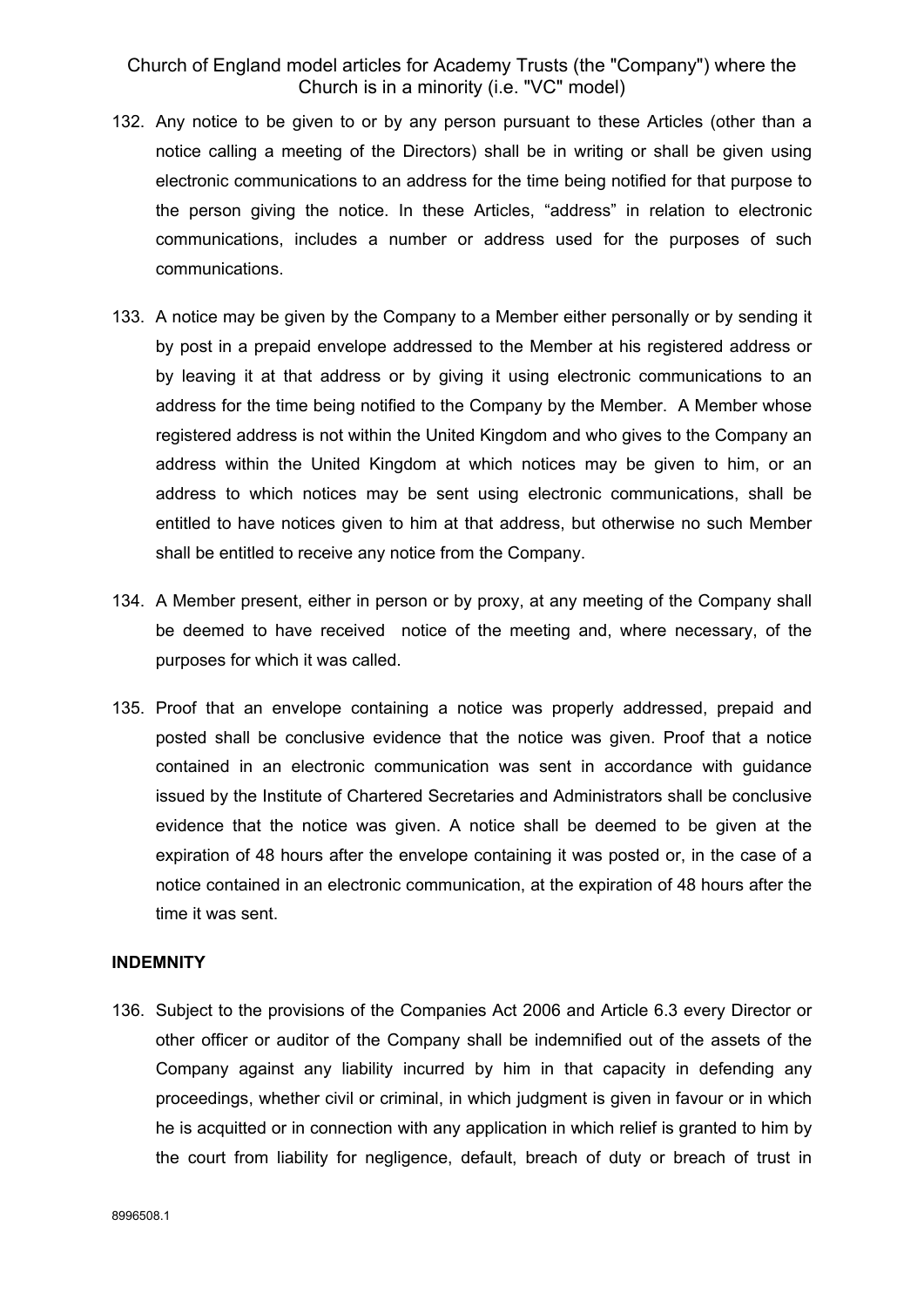relation to the affairs of the Company.

#### **RULES**

- 137. The Directors may from time to time make such rules or bye laws as they may deem necessary or expedient or convenient after consultation with the Oxford Diocesan Board of Education for the proper conduct and management of the Company and for the purposes of prescribing classes of and conditions of membership, and in particular but without prejudice to the generality of the foregoing, they may by such rules or bye laws regulate:
	- (a) the setting aside of the whole or any part or parts of the Company's premises at any particular time or times or for any particular purpose or purposes;
	- (b) the procedure at General Meetings and meetings of the Directors and committees of the Directors and meetings of the Local Governing Bodies in so far as such procedure is not regulated by the Articles; and
	- (c) generally, all such matters as are commonly the subject matter of company rules.
- 138. The Company in general meeting shall have power to alter, add or to repeal the rules or bye laws but only having consulted the Oxford Diocesan Board of Education. Provided that no rule or bye law shall be inconsistent with, or shall affect or repeal anything contained in the Articles.

## **AVOIDING INFLUENCED COMPANY STATUS**

- 139. Notwithstanding the number of Members from time to time, the maximum aggregate number of votes exercisable by Local Authority Associated Persons shall never exceed 19.9% of the total number of votes exercisable by Members in General Meeting and the votes of the other Members having a right to vote at the meeting will be increased on a pro-rata basis.
- 140. No person who is a Local Authority Associated Person may be appointed or elected as a Director if, once the appointment or election had taken effect, the number of Directors who are Local Authority Associated Persons would represent 20% or more of the total number of Directors. Upon any resolution put to the Directors, the maximum aggregate number of votes exercisable by any Directors who are Local Authority Associated Persons shall represent a maximum of 19.9% of the total number of votes